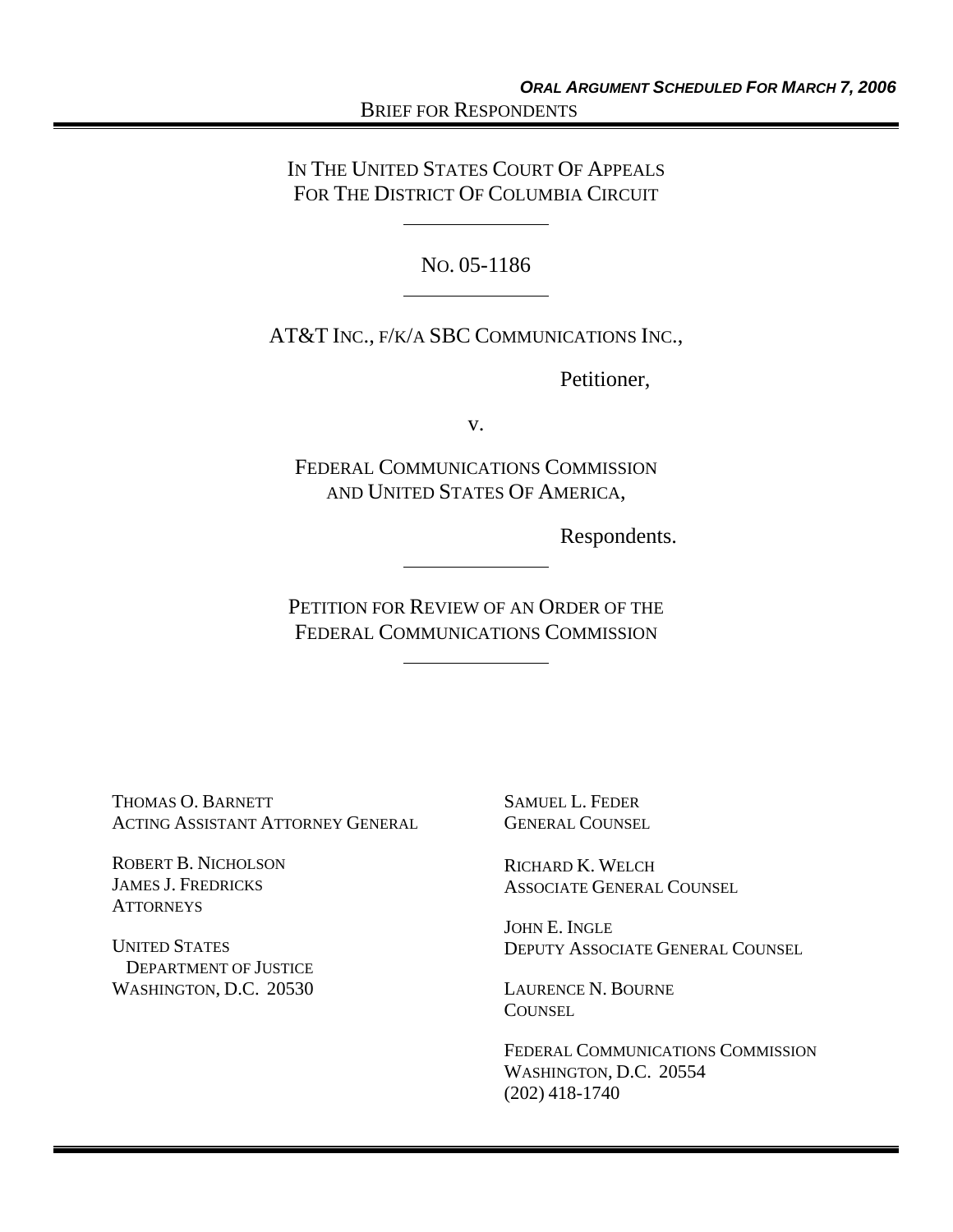# **TABLE OF CONTENTS**

| I.   |                                                                                                                                                                |
|------|----------------------------------------------------------------------------------------------------------------------------------------------------------------|
| Π.   |                                                                                                                                                                |
| III. |                                                                                                                                                                |
|      |                                                                                                                                                                |
|      |                                                                                                                                                                |
|      |                                                                                                                                                                |
| I.   | The Commission Reasonably Held That Petitions Seeking<br>Forbearance From Hypothetical Or Uncertain Regulatory                                                 |
| II.  | The Commission Reasonably Concluded That SBC's<br>Petition Was Insufficiently Specific To Demonstrate That<br>Forbearance Was Warranted Under The Standards Of |
|      |                                                                                                                                                                |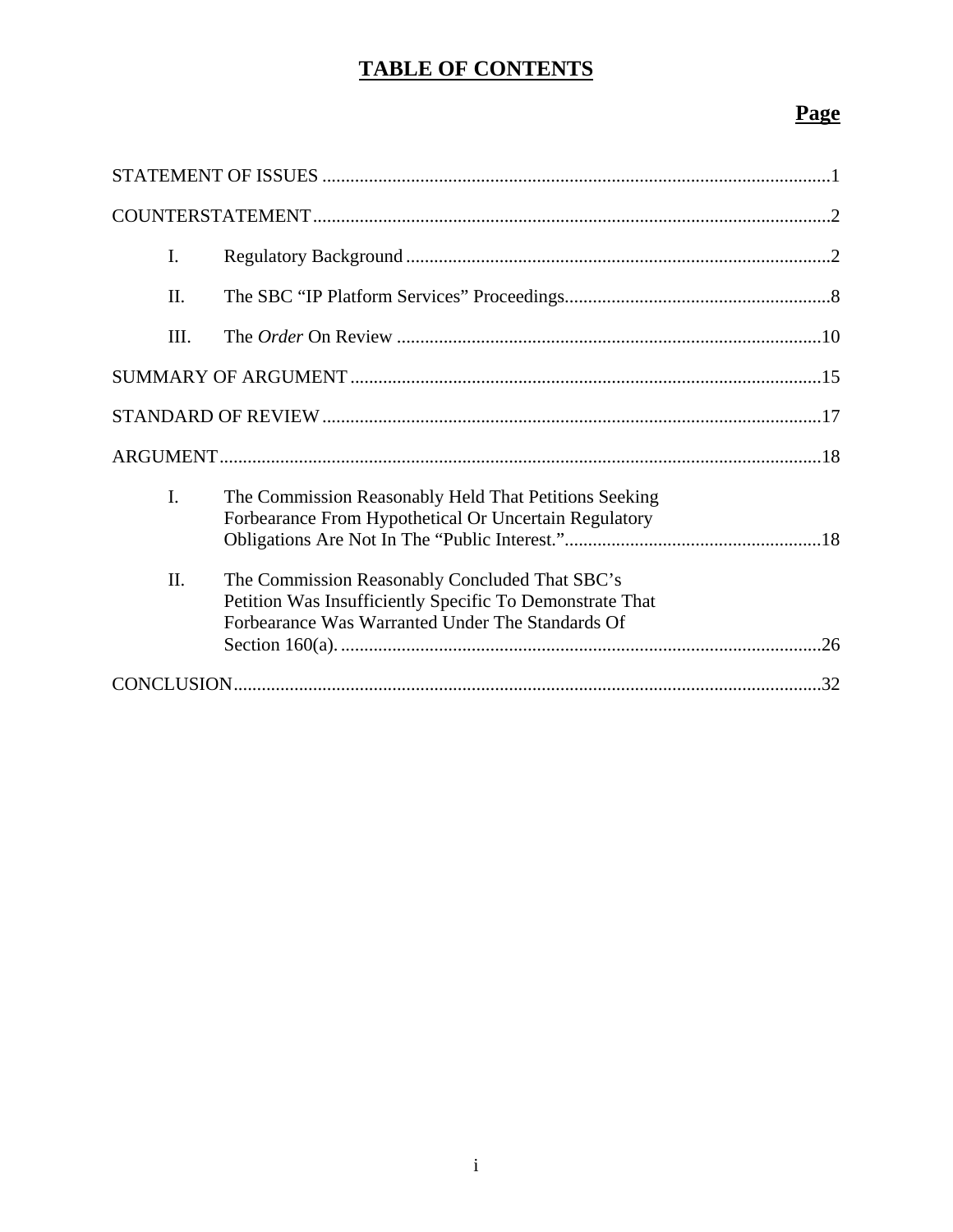# **TABLE OF AUTHORITIES**

| <b>Cases</b> |                                                                                       |
|--------------|---------------------------------------------------------------------------------------|
| ∗            |                                                                                       |
|              |                                                                                       |
|              | Bell Atlantic Telephone Cos. v. FCC, 79 F.3d 1195 (D.C. Cir.                          |
|              |                                                                                       |
| ∗            | Cellular Telecomms. & Internet Ass'n v. FCC, 330 F.3d 502 (D.C. Cir. 2003)  7, 17, 26 |
|              | Chevron U.S.A. Inc. v. Natural Res. Def. Council, Inc., 467 U.S.                      |
|              | Cooper Industries, Inc. v. Aviall Services, Inc., 125 S.Ct. 577                       |
|              |                                                                                       |
|              |                                                                                       |
|              | GTE Service Corp. and Micronesian Telecommunications Corp. v.                         |
|              | Motor Vehicle Manufacturers Ass'n v. State Farm Mutual                                |
|              |                                                                                       |
|              | National Cable & Telecommunications Ass'n v. Brand X Internet                         |
|              |                                                                                       |
|              | Orloff v. FCC, 352 F.3d 415 (D.C. Cir. 2003), cert. denied, 542                       |
|              |                                                                                       |
|              | Transportation Intelligence, Inc. v. FCC, 336 F.3d 1058 (D.C. Cir.                    |
|              |                                                                                       |
|              | US West Communications, Inc. v. FCC, 177 F.3d 1057 (D.C. Cir.                         |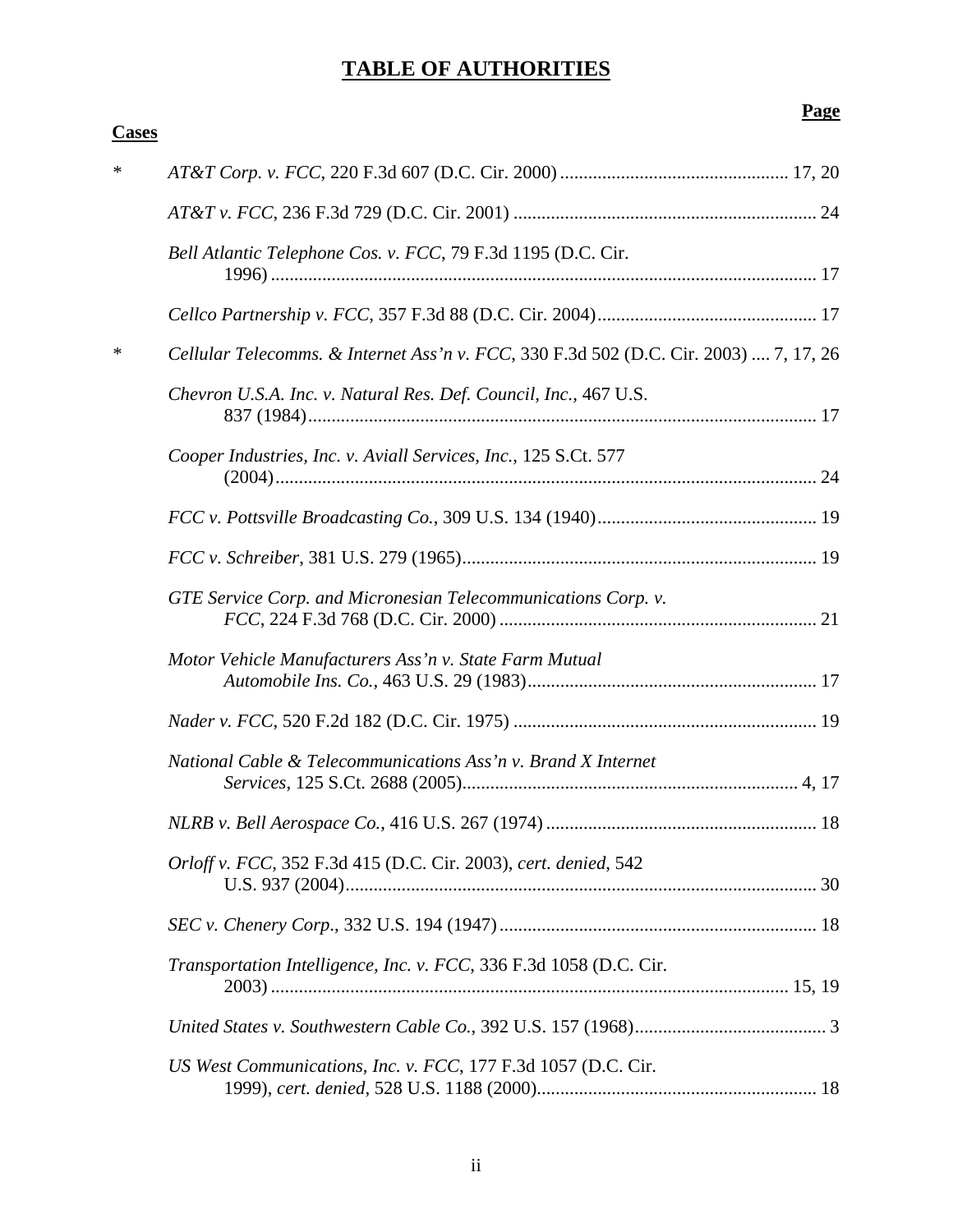| <b>Administrative Decisions</b>                                                                                                                                                                                                                                                                                                                                 |     |
|-----------------------------------------------------------------------------------------------------------------------------------------------------------------------------------------------------------------------------------------------------------------------------------------------------------------------------------------------------------------|-----|
| In the Matter of Appropriate Framework for Broadband Access to<br>the Internet Over Wireline Facilities, 20 FCC Rcd 14853<br>(2005), petition for review pending, Time Warner Telecom                                                                                                                                                                           |     |
| In the Matter of IP-Enabled Services (WC Docket 04-36), Notice                                                                                                                                                                                                                                                                                                  |     |
| In the Matter of Petition for Declaratory Ruling That AT&T's<br>Phone-to-Phone IP Telephony Services Are Exempt from                                                                                                                                                                                                                                            |     |
| In the Matter of Petition for Declaratory Ruling that Pulver.Com's<br>Free World Dialup Is Neither Telecommunications Nor a                                                                                                                                                                                                                                     |     |
| In the Matter of Telephone Number Portability; CTIA Petitions for<br>Declaratory Ruling on Wireline-Wireless Porting Issues<br>(CC Docket No. 95-116), Memorandum Opinion and Order<br>and Further Notice of Proposed Rulemaking, 18 FCC Rcd<br>23697 (2003), aff'd in part and rev'd in part on other<br>grounds, U.S. Telecom Ass'n v. FCC, 400 F.3d 29 (D.C. |     |
| In the Matter of Vonage Holdings Corp., 19 FCC Rcd 22404<br>(2004) petition for review pending, Minnesota Public<br>Utilities Comm'n v. FCC, 8 <sup>th</sup> Circuit No. 05-1069, filed                                                                                                                                                                         | 5.6 |
| Inquiry Concerning High-Speed Access to the Internet Over Cable<br>and Other Facilities, et al., Declaratory Ruling and Notice<br>of Proposed Rulemaking, 17 FCC Rcd 4798 (2002), rev'd<br>in pertinent part, Brand X Internet Services v. FCC, 345<br>F.3d 1120 (9 <sup>th</sup> Cir. 2003), rev'd, Brand X, 125 S.Ct. 2688                                    |     |
| IP-Enabled Services and E911 Requirements for IP-Enabled<br>Service Providers (WC Docket No. 04-36), First Report<br>and Order and Notice of Proposed Rulemaking, 20 FCC                                                                                                                                                                                        |     |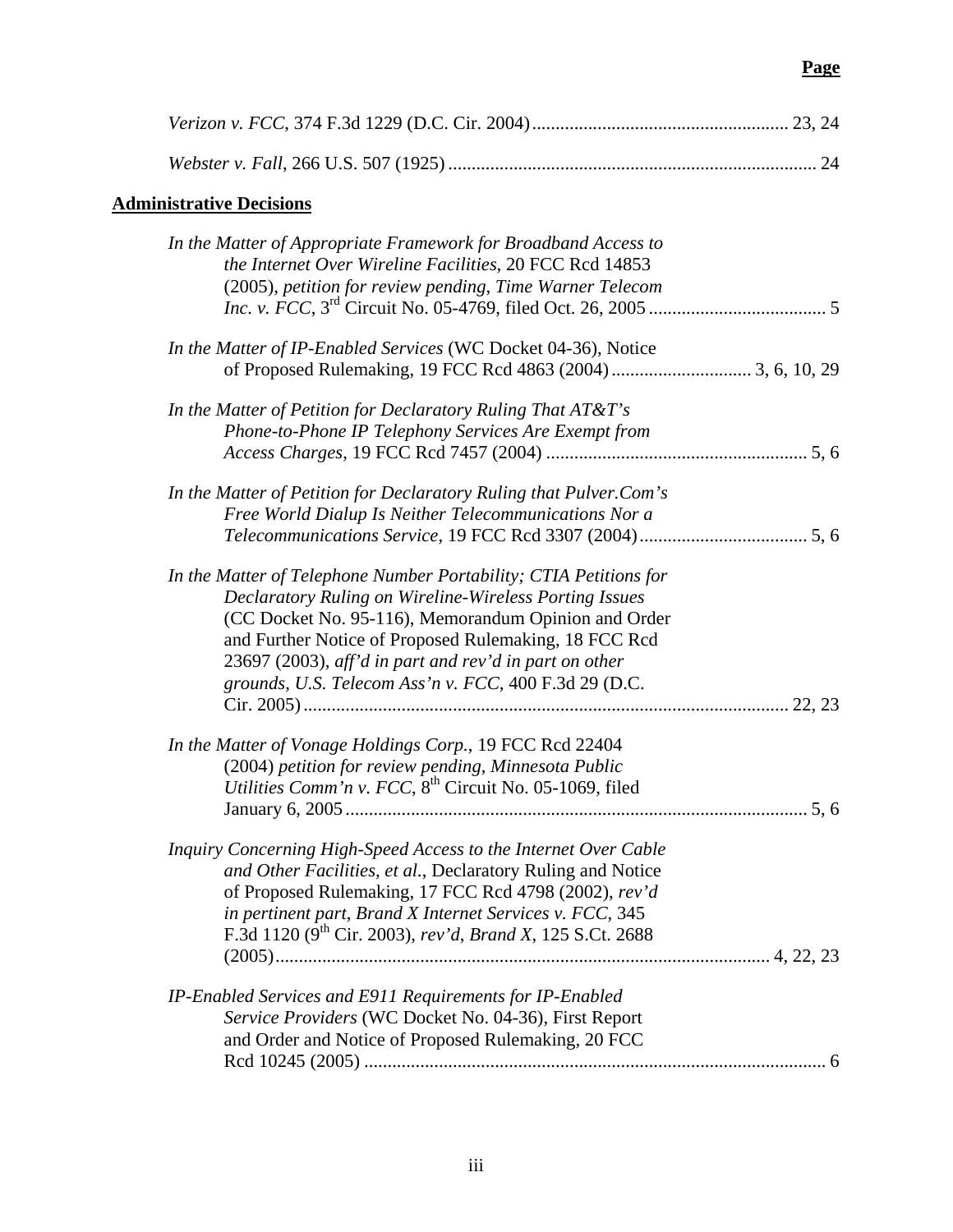|   | Personal Communications Industry Ass'n's Broadband Personal<br>Communications Services Alliance's Petition for<br>Forbearance For Broadband Personal Communications<br>Services (WTC Docket No. 98-100), 13 FCC Rcd 16857 |  |
|---|---------------------------------------------------------------------------------------------------------------------------------------------------------------------------------------------------------------------------|--|
|   | Policy and Rules Concerning the Interstate Interexchange<br>Marketplace; Implementation of Section 254(g) of the<br>Communications Act of 1934, as Amended (CC Docket No.                                                 |  |
|   | <b>Statutes and Regulations</b>                                                                                                                                                                                           |  |
|   |                                                                                                                                                                                                                           |  |
|   |                                                                                                                                                                                                                           |  |
|   |                                                                                                                                                                                                                           |  |
|   |                                                                                                                                                                                                                           |  |
|   |                                                                                                                                                                                                                           |  |
|   |                                                                                                                                                                                                                           |  |
| ∗ |                                                                                                                                                                                                                           |  |
|   |                                                                                                                                                                                                                           |  |
|   |                                                                                                                                                                                                                           |  |
| ∗ |                                                                                                                                                                                                                           |  |
| ∗ |                                                                                                                                                                                                                           |  |
|   |                                                                                                                                                                                                                           |  |
|   |                                                                                                                                                                                                                           |  |
|   |                                                                                                                                                                                                                           |  |
|   |                                                                                                                                                                                                                           |  |
|   |                                                                                                                                                                                                                           |  |
|   |                                                                                                                                                                                                                           |  |
|   |                                                                                                                                                                                                                           |  |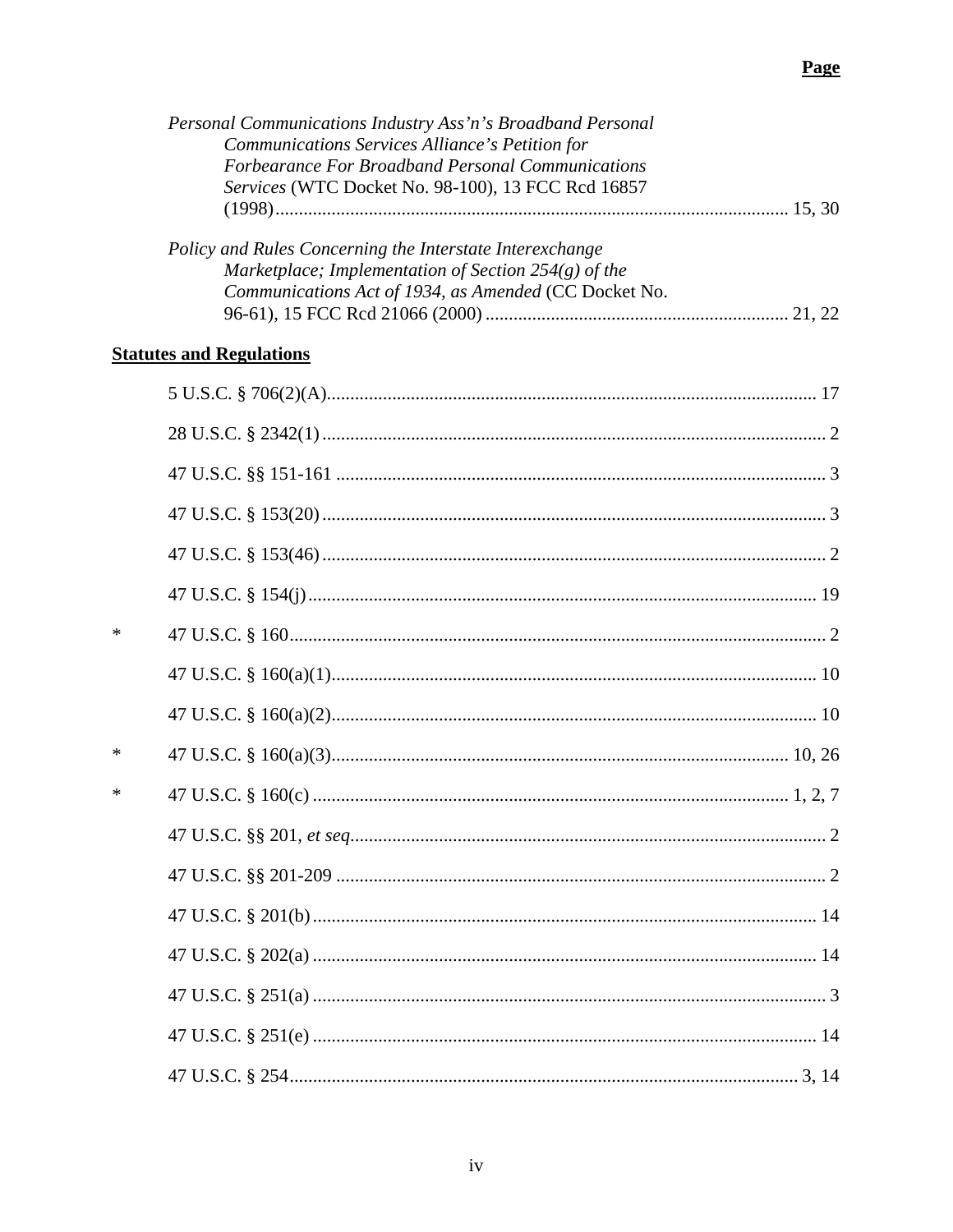# **Page**

| <b>)thers</b> |  |
|---------------|--|
|               |  |
|               |  |
|               |  |
|               |  |
|               |  |

 $\ast$ Cases and other authorities principally relied upon are marked with asterisks.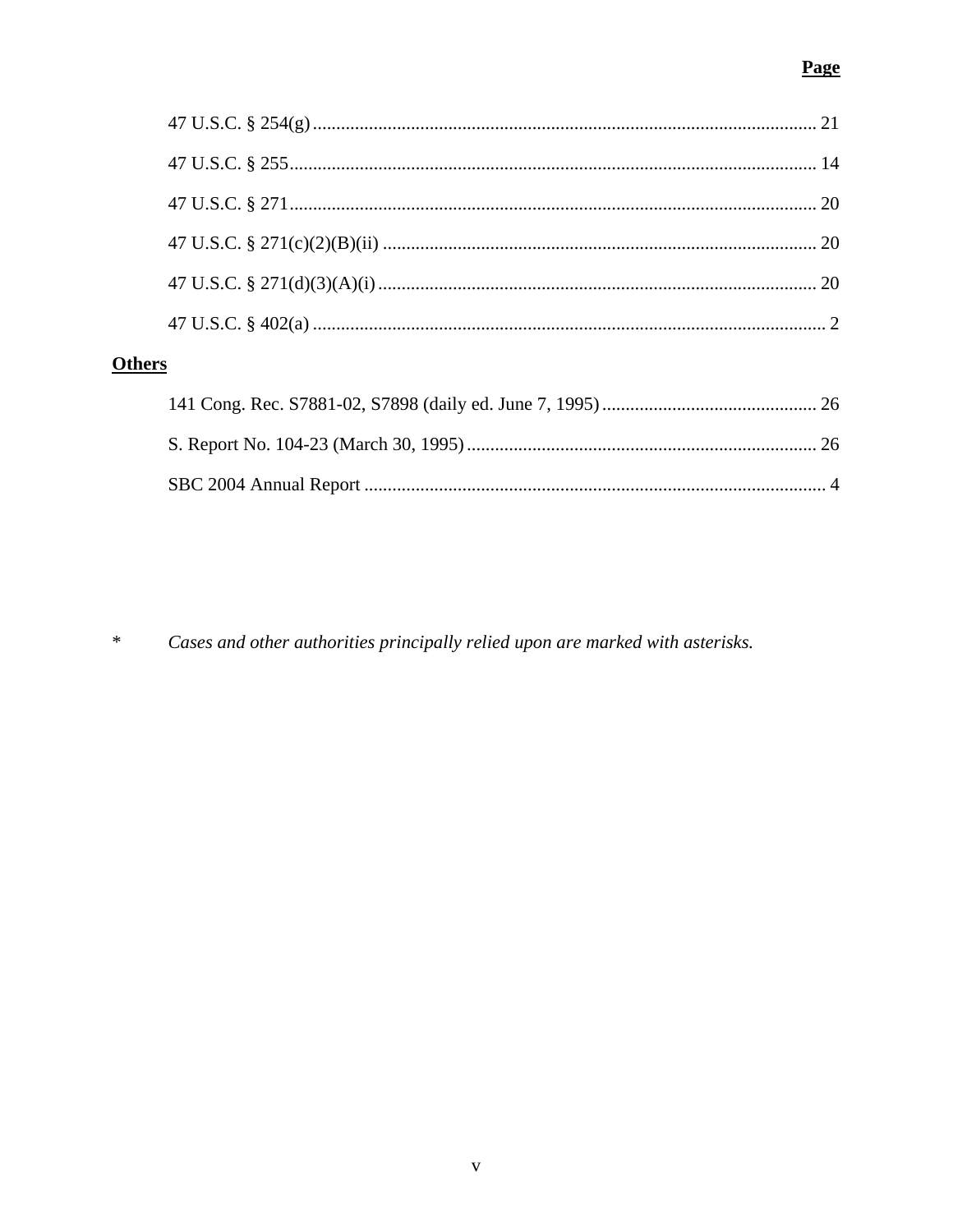# **GLOSSARY**

| Br.          | <b>Brief</b>                                                                                                                                                                                            |
|--------------|---------------------------------------------------------------------------------------------------------------------------------------------------------------------------------------------------------|
| <b>CMRS</b>  | commercial mobile radio service                                                                                                                                                                         |
| <b>DSL</b>   | digital subscriber line                                                                                                                                                                                 |
| <b>FCC</b>   | <b>Federal Communications Commission</b>                                                                                                                                                                |
| IP           | <b>Internet Protocol</b>                                                                                                                                                                                |
| J.A.         | Joint Appendix                                                                                                                                                                                          |
| <i>Order</i> | Petition of SBC Communications Inc. for<br>Forbearance from the Application of Title II<br><b>Common Carrier Regulation to IP Platform</b><br>Services (WC Docket No. 04-29), 20 FCC<br>Rcd 9361 (2005) |
| <b>PCS</b>   | personal communications service                                                                                                                                                                         |
| <b>PSTN</b>  | public switched telephone network                                                                                                                                                                       |
| <b>SBC</b>   | SBC Communications Inc.                                                                                                                                                                                 |
| VoIP         | voice-over-IP                                                                                                                                                                                           |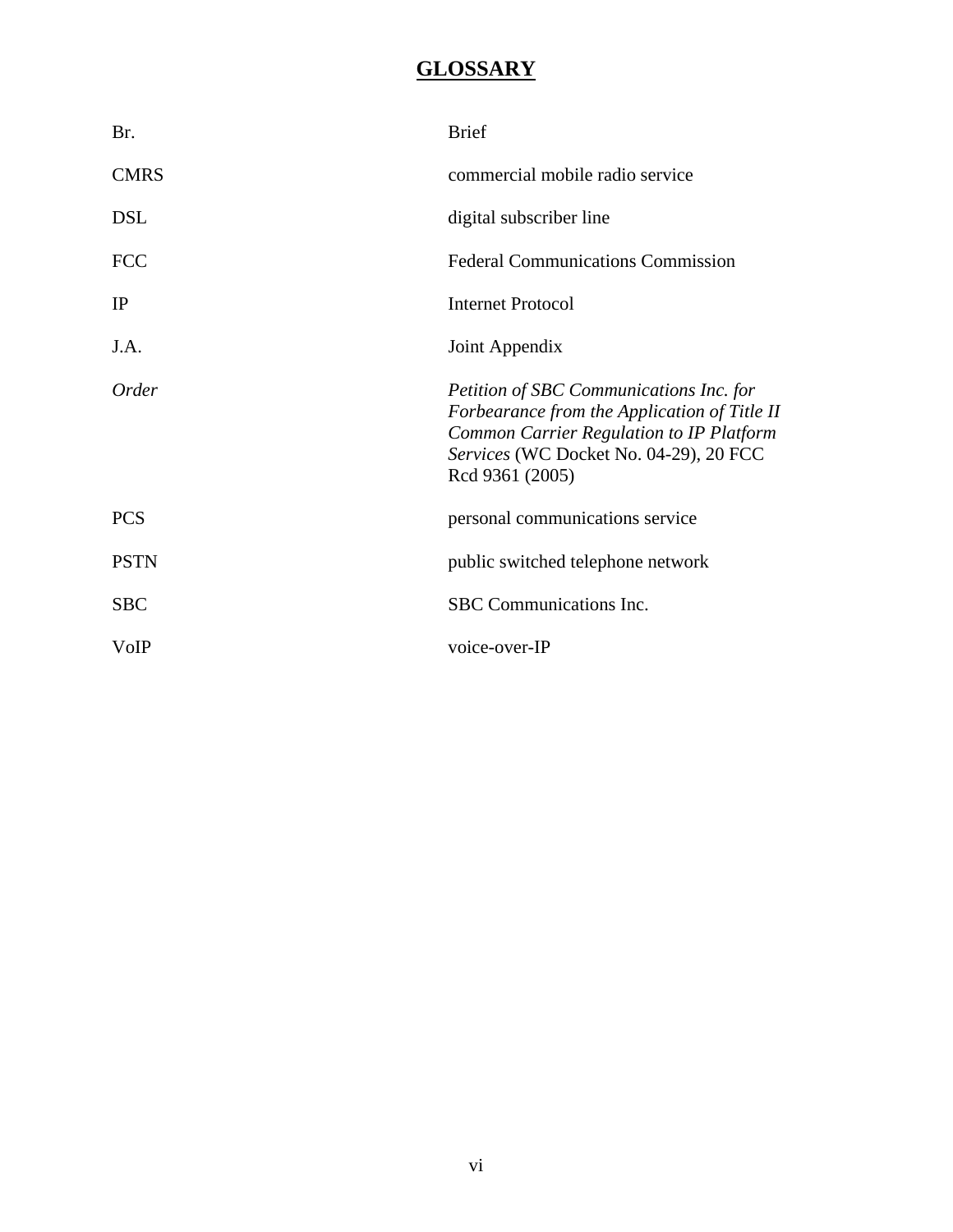IN THE UNITED STATES COURT OF APPEALS FOR THE DISTRICT OF COLUMBIA CIRCUIT

NO. 05-1186

AT&T INC., F/K/A SBC COMMUNICATIONS INC.,

Petitioner,

v.

FEDERAL COMMUNICATIONS COMMISSION AND UNITED STATES OF AMERICA,

Respondents.

PETITION FOR REVIEW OF AN ORDER OF THE FEDERAL COMMUNICATIONS COMMISSION

BRIEF FOR RESPONDENTS

### **STATEMENT OF ISSUES**

Petitioner SBC Communications Inc. ("SBC") seeks review of an order of the Federal Communications Commission, which denied a petition for forbearance that SBC had filed pursuant to 47 U.S.C. § 160(c). *Petition of SBC Communications Inc. for Forbearance from the Application of Title II Common Carrier Regulation to IP Platform Services* (WC Docket No. 04- 29), 20 FCC Rcd 9361 (2005) ("*Order*") (J.A. 347). SBC's forbearance petition asked the Commission to forbear from applying some Title II regulatory obligations – to the extent that they might otherwise apply at all – to communications offerings that SBC characterized as "IP ('Internet Protocol') platform" services. The case presents two issues for the Court's review.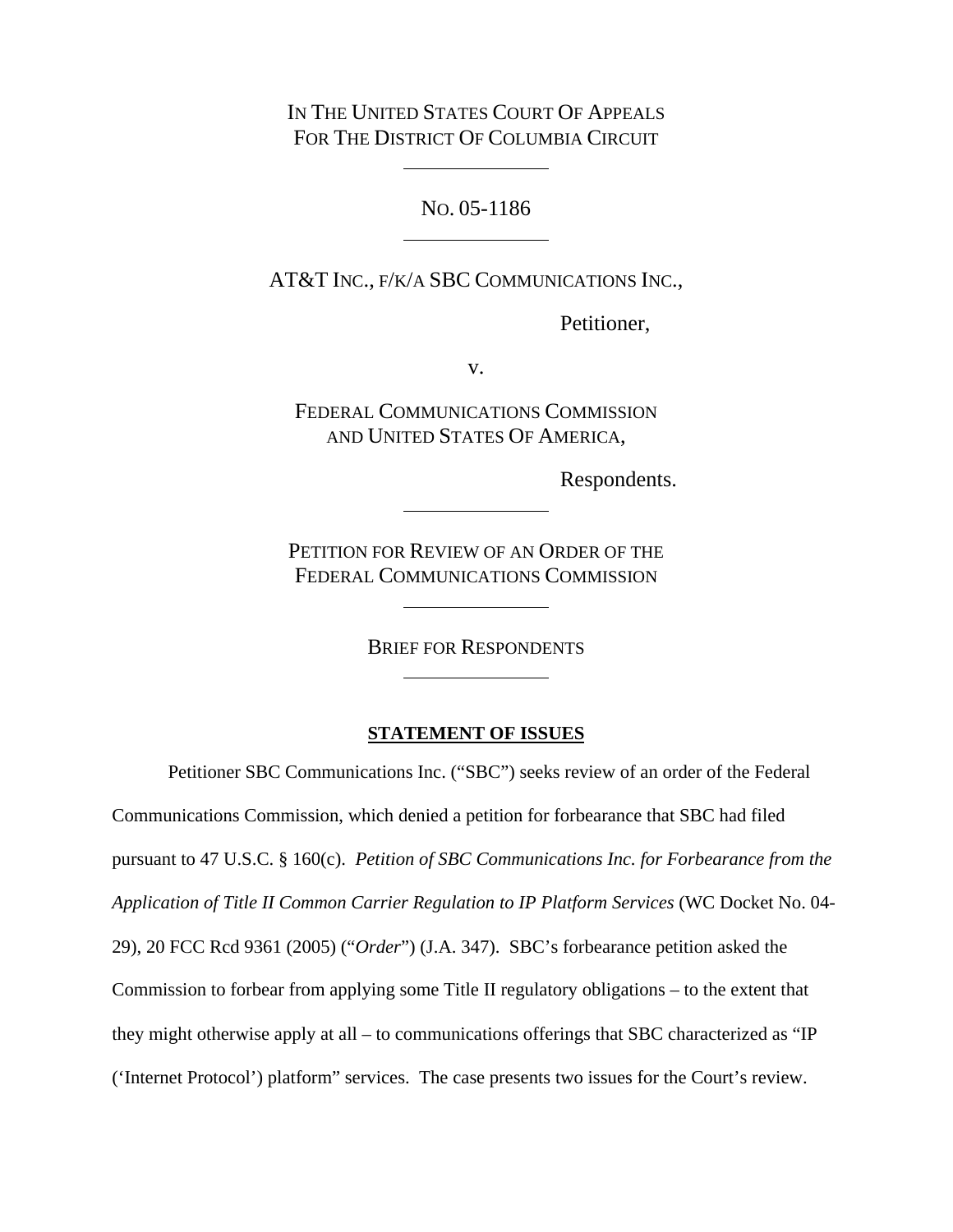- 1. Whether the Commission reasonably interpreted 47 U.S.C. § 160 to permit the agency to reject, as procedurally improper, petitions for forbearance under section 160(c) that seek forbearance from regulatory obligations that are hypothetical or uncertain.
- 2. Whether the Commission acted reasonably in denying SBC's petition on the alternative ground that the petition was insufficiently specific to bear SBC's burden of demonstrating that the standards of section 160(a) had been met.

### **JURISDICTION**

The *Order* on review is final. The Court has jurisdiction to review final orders of the FCC under 47 U.S.C. § 402(a) and 28 U.S.C. § 2342(1).

### **STATUTES AND REGULATIONS**

Pertinent statutes and regulations in addition to those appended to the petitioner's brief are set forth in the statutory addendum to this brief.

#### **COUNTERSTATEMENT**

## **I. Regulatory Background**

#### *Statutory Classification Under the Communications Act.* Providers of

telecommunications service (47 U.S.C. § 153(46)), such as SBC, are generally subject to regulation as common carriers under Title II of the Communications Act, 47 U.S.C. §§ 201, *et seq*. Title II common carriers may be held liable for refunds or damages if their rates or terms of service are found after investigation to be unjust, unreasonable or unreasonably discriminatory. *See* 47 U.S.C. §§ 201-209. They also must comply with other federal obligations, including the duty to contribute to federal programs that support universal service policies, *see* 47 U.S.C.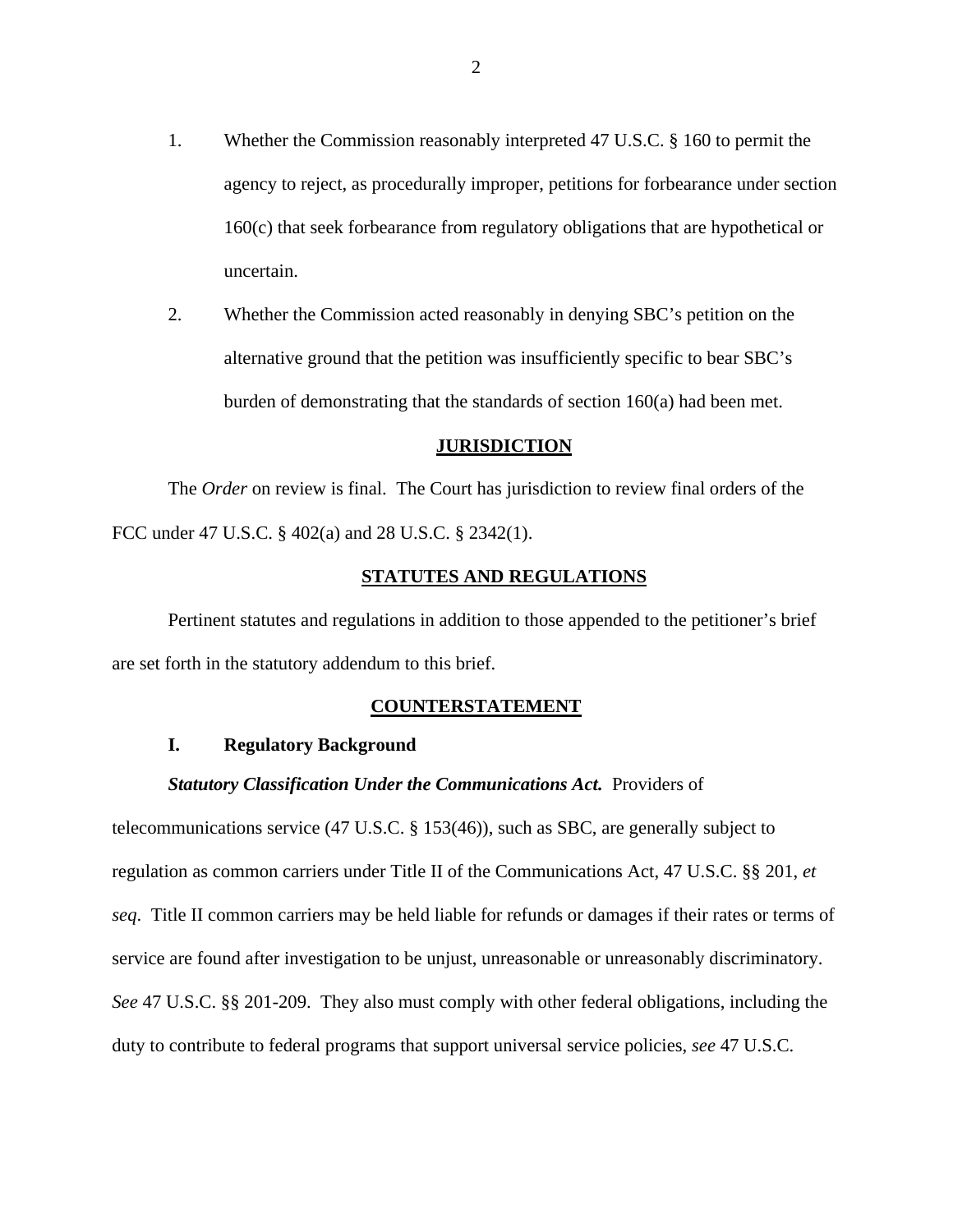§ 254, and the duty to design their networks to ensure interconnectivity with the networks of other carriers, s*ee* 47 U.S.C. § 251(a).

By contrast, the Act generally does not impose regulatory obligations on providers of information services (47 U.S.C. § 153(20)), even if the providers of such services are common carriers who also offer regulated telecommunications services. While the Commission does have jurisdiction over information services under Title I of the Communications Act, 47 U.S.C. §§ 151-161, *cf. United States v. Southwestern Cable Co.*, 392 U.S. 157, 162-168 (1968), it generally has refrained from exercising its Title I authority to regulate information services. Accordingly, the proper classification of a service as a telecommunications service or an information service has significant regulatory consequences.

*IP-Enabled Services.* Telecommunications in this country historically have been conducted over the public switched telephone network ("PSTN"), most uses of which have been subject to Title II regulation. However, the advent of the Internet – a global, packet-switched "network of networks" that are interconnected through the use of the common Internet Protocol – is fundamentally changing the ways in which people can communicate. *In the Matter of IP-Enabled Services* (WC Docket 04-36), Notice of Proposed Rulemaking, 19 FCC Rcd 4863 (para. 8 & n.23) (2004) ("*IP-Enabled Services NPRM*"). Whereas the circuit-switched PSTN reserves dedicated resources along a path through the network, IP networks efficiently route traffic over a series of networks – which can be copper, fiber, coaxial cable, or wireless – without requiring the establishment of a dedicated or fixed end-to-end path. *IP-Enabled Services NPRM*, para. 8.

Explosive growth and constant change are hallmarks of the Internet. The Internet initially was used primarily for e-mail, file transfers, and (more recently) access to sites on the world wide web. *IP-Enabled Services NPRM*, para. 9. Increasingly, though, use of the Internet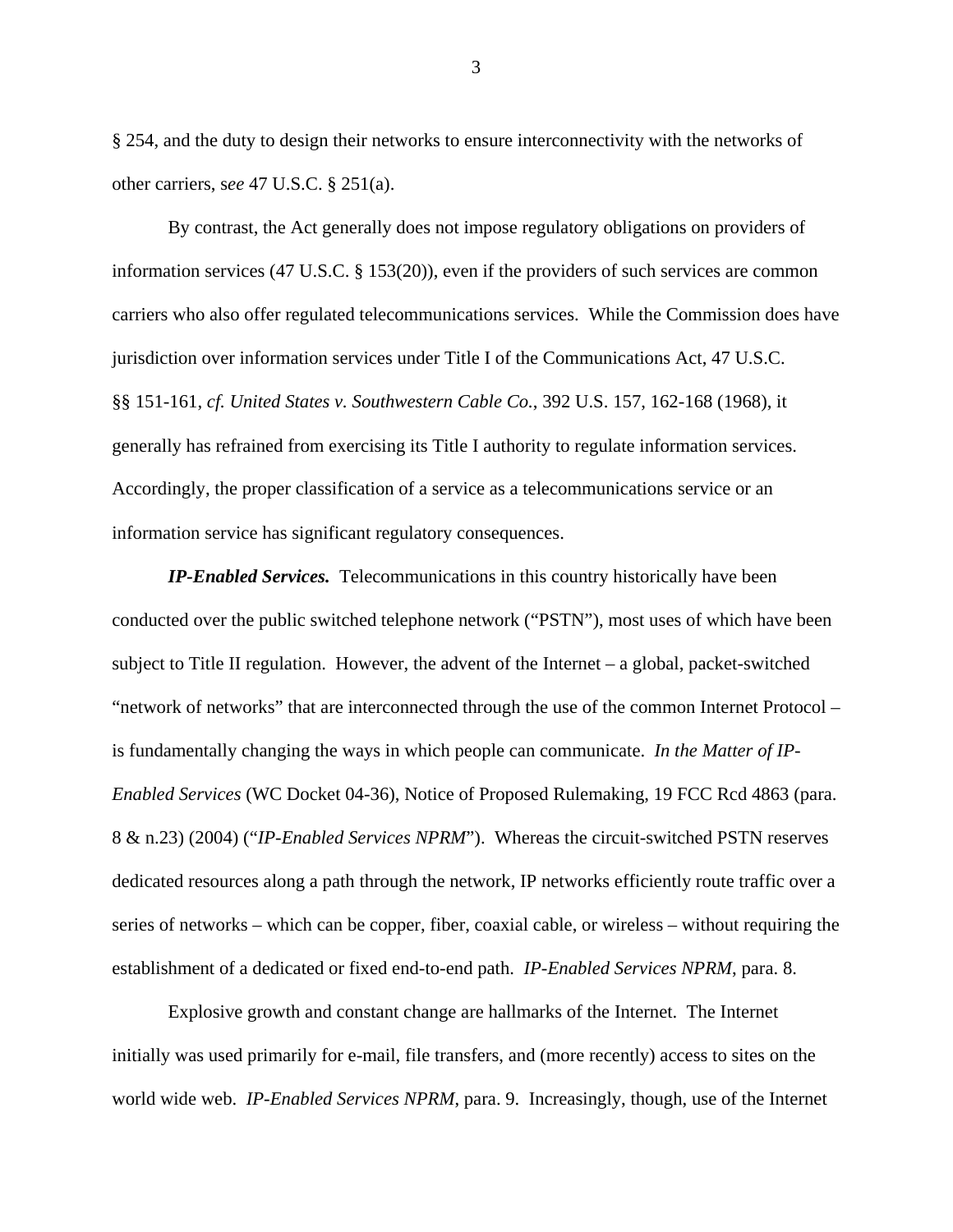is expanding to include more sophisticated services, including instant messaging, streaming media, online gaming, and IP telephony. *Id*., paras. 9-15. SBC, for example, states that it will spend \$5 billion in facilities upgrades and other investment through 2007 to roll out its Project Lightspeed, "a new generation of integrated IP video, super-high-speed broadband and [voiceover-IP ("VoIP")] services."<sup>1</sup> The constantly evolving nature of the Internet presents unique regulatory challenges. Internet-based services provide consumers with a broad array of entirely new communications choices, but they also potentially compete with regulated PSTN services. Thus, the increasing prominence of IP-based products has raised regulatory classification issues that are critical to the future development of the telecommunications marketplace.

The Commission, in a series of rulemakings and declaratory rulings, has carefully analyzed the regulatory status of new IP-based products that are well-defined. In the *Cable Modem* proceeding, the Commission determined, on the basis of an expansive record, that cable modem service – which "transmits data between the Internet and users' computers via the network of television cable lines owned by cable companies $^{2}$  – is an information service not subject to Title II common carrier regulation.<sup>3</sup> After the Supreme Court affirmed that decision, the Commission found that digital subscriber line ("DSL")-based Internet access – the telephone

 $\overline{a}$ 

<sup>1</sup> SBC 2004 Annual Report at 22 (available at http://www.sbc.com/gen/investorrelations?pid=5469).

<sup>2</sup> *National Cable & Telecommunications Ass'n v. Brand X Internet Services*, 125 S.Ct. 2688, 2696 (2005) ("*Brand X*").

<sup>3</sup> *Inquiry Concerning High-Speed Access to the Internet Over Cable and Other Facilities, et al.*, Declaratory Ruling and Notice of Proposed Rulemaking, 17 FCC Rcd 4798 (para. 7) (2002) ("*Cable Modem Order*"), *rev'd in pertinent part*, *Brand X Internet Services v. FCC*, 345 F.3d 1120 (9th Cir. 2003), *rev'd*, *Brand X*, 125 S.Ct. 2688.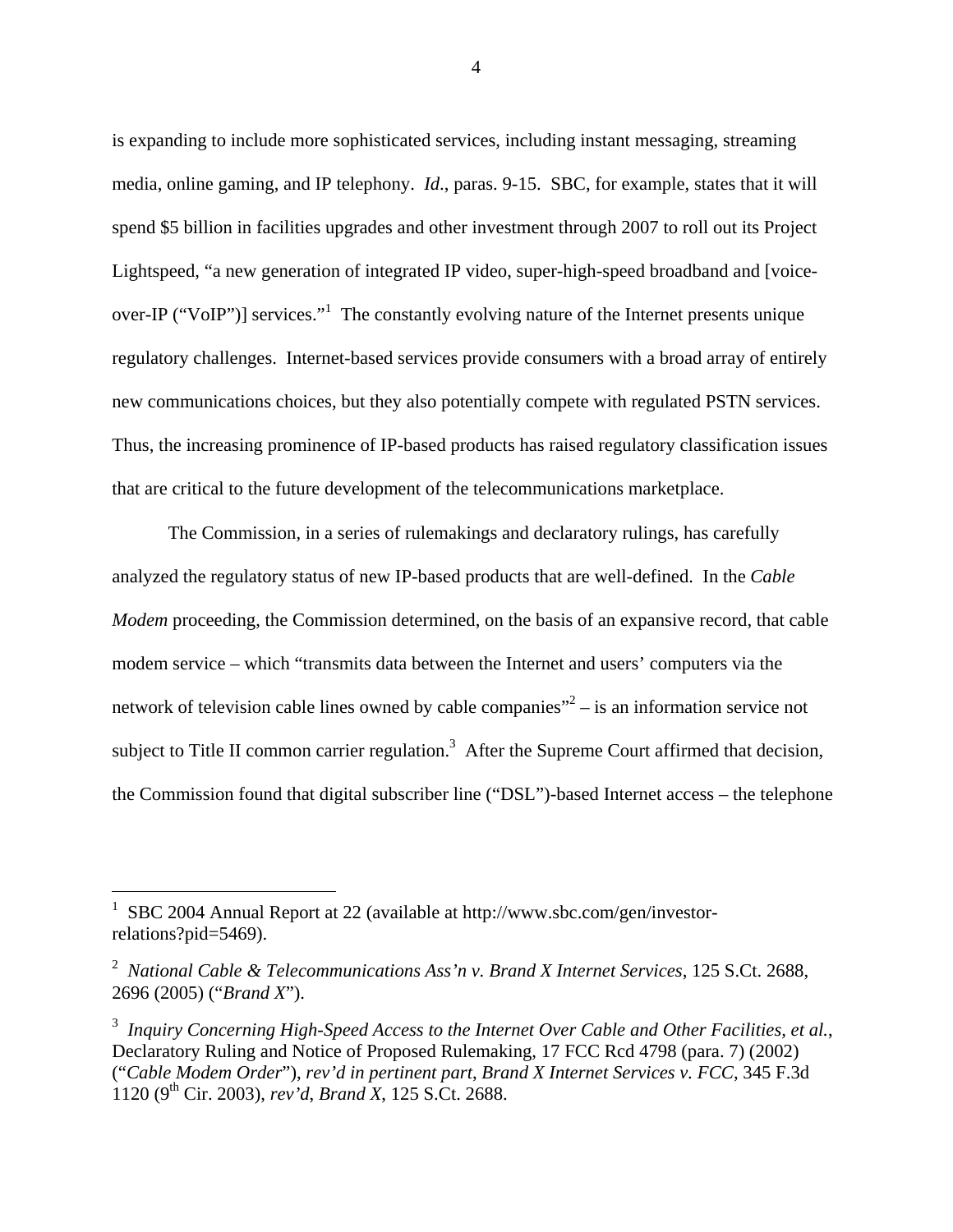company equivalent of cable modem service – is likewise an information service.<sup>4</sup> In the  $AT\&T$ *Phone-to-Phone IP Telephony Ruling*, the Commission determined that an AT&T long-distance offering – which converted calls into IP format for long-haul transport over the Internet backbone network, but which otherwise used the traditional public switched network to initiate and terminate calls – was not an information service, but rather a telecommunications service subject to traditional access charges.<sup>5</sup> In the *Pulver Ruling*, the FCC held that an Internet application enabling computer-to-computer telephony limited to Pulver "members" – who independently obtain broadband Internet access transmission capability from other sources – was an information service and not a telecommunications service.6 And in the *Vonage Ruling*, the Commission determined that a voice-over-IP service offered by Vonage involved inseparably interstate communications that were not subject to traditional "telephone company regulation" by the states, but deferred action on the "complex and critically important" issue of "statutory classification" as a telecommunications service or an information service.<sup>7</sup>

 4 *In the Matter of Appropriate Framework for Broadband Access to the Internet Over Wireline Facilities*, 20 FCC Rcd 14853 (para. 5) (2005), *petition for review pending*, *Time Warner Telecom Inc. v. FCC*, 3rd Circuit No. 05-4769, filed Oct. 26, 2005.

<sup>5</sup> *In the Matter of Petition for Declaratory Ruling That AT&T's Phone-to-Phone IP Telephony Services Are Exempt from Access Charges*, 19 FCC Rcd 7457 (paras. 1, 13) (2004) ("*AT&T Phone-to-Phone IP Telephony Ruling*").

<sup>&</sup>lt;sup>6</sup> In the Matter of Petition for Declaratory Ruling that Pulver.Com's Free World Dialup Is *Neither Telecommunications Nor a Telecommunications Service*, 19 FCC Rcd 3307 (2004) ("*Pulver Ruling*"). The Pulver offering enabled customers to make VoIP calls to other Pulver customers by acting as a type of directory assistance, informing its members when fellow members were online, and assigning members customer-specific identification numbers that could be used to route the calls among them. *Pulver Ruling*, paras. 5-6, 9.

<sup>7</sup> *In the Matter of Vonage Holdings Corp.*, 19 FCC Rcd 22404 (paras. 1, 5 & n.46) (2004) ("*Vonage Ruling*"), *petition for review pending*, *Minnesota Public Utilities Comm'n v. FCC*, 8th Circuit No. 05-1069, filed January 6, 2005.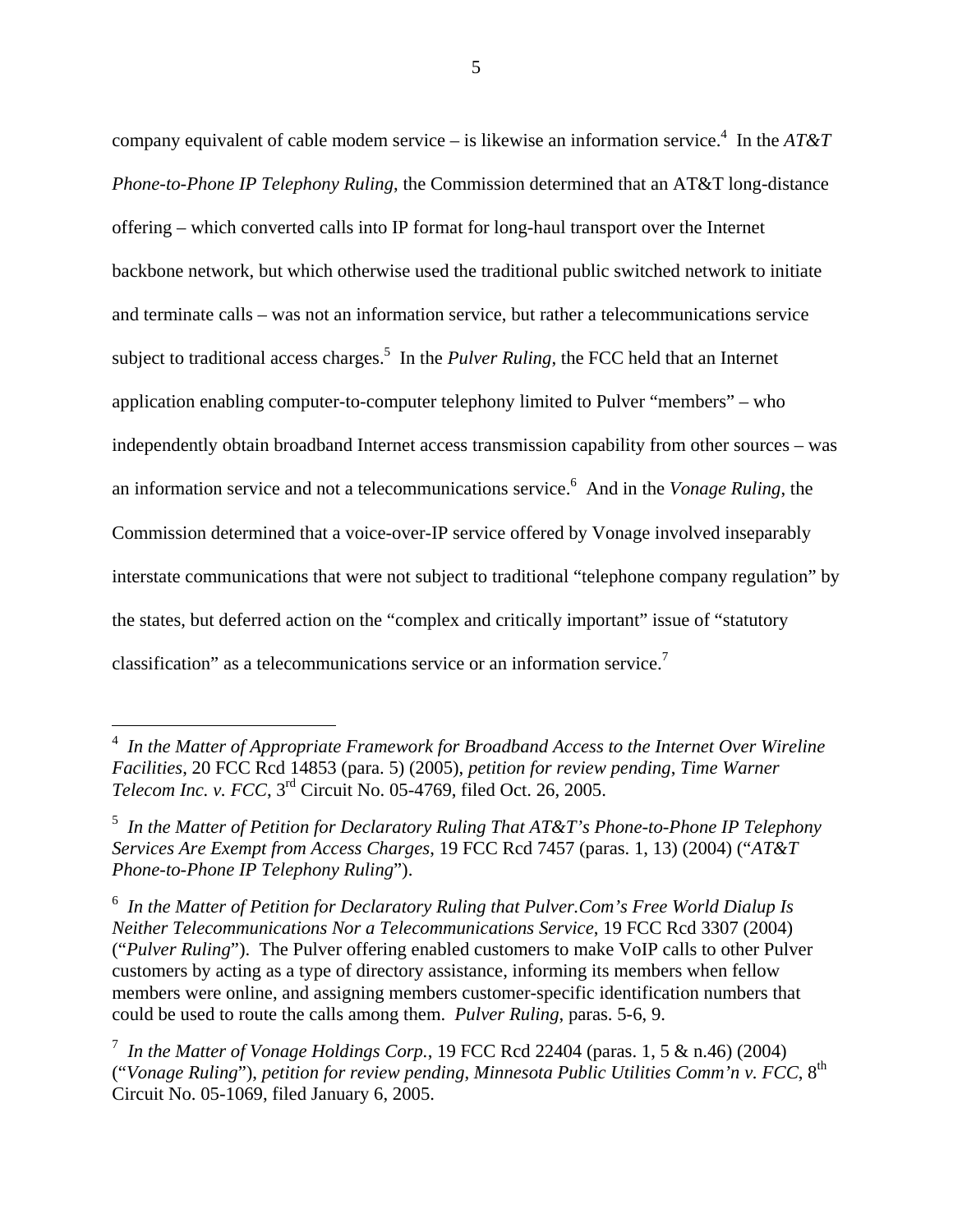The FCC thus has made efforts to rule on the regulatory status of several discrete IPenabled services in response to requests and on the basis of full records, and it has been able to do so promptly.<sup>8</sup> The Commission also commenced a rulemaking proceeding last year to examine more broadly the regulatory issues relating to services and applications that make use of the Internet Protocol. *IP-Enabled Services NPRM*, para. 1. The Commission posited at the outset of that rulemaking that most services employing Internet Protocol "have arisen in an environment largely free of government regulation"; and the agency stated that it expects that "the great majority" of such services "should remain unregulated." *Id*., para. 35. At the same time, the Commission acknowledged that the "IP-enabled services" category – defined to include all "services and applications relying on the Internet Protocol family" (*id*., para. 1 n.1) – might well be too broad to permit all such services to be treated alike for regulatory purposes. The Commission thus sought comment on "whether it would be useful to divide IP-enabled services into discrete categories, and, if so, how we should define these categories." *Id*., para. 35. The Commission has received comments from more than 150 parties in that proceeding, which remains pending.<sup>9</sup>

l

<sup>&</sup>lt;sup>8</sup> The Commission ruled on the AT&T petition in 18 months, 19 FCC Rcd at 7457 (para. 1); on the Pulver petition in 12 months, 19 FCC Rcd at 3307 (para.2); and on the Vonage petition in 14 months, 19 FCC Rcd at 22405 (para. 3).

<sup>9</sup> *See IP-Enabled Services and E911 Requirements for IP-Enabled Service Providers* (WC Docket No. 04-36), First Report and Order and Notice of Proposed Rulemaking, 20 FCC Rcd 10245, 10247 (para. 3 n.5), 10283-89 (App. A) (2005) ("*VoIP 911 Order*") (addressing the application of 911 obligations to providers of VoIP services, but reserving for later decision all other issues raised in the *IP-Enabled Services NPRM*), *petition for review pending*, *Nuvio Corp. v. FCC*, D.C. Circuit No. 05-1248 (filed July 11, 2005). The pending issues include IP-enabled service questions related to intercarrier compensation (*IP-Enabled Services NPRM*, paras. 61- 62), universal service (*id.*, paras. 63-66), the applicability of Titles III (broadcast) and VI (cable) (*id.*, paras. 67-70), and the applicability of various consumer protection and economic regulations (*id.*, paras. 71-74).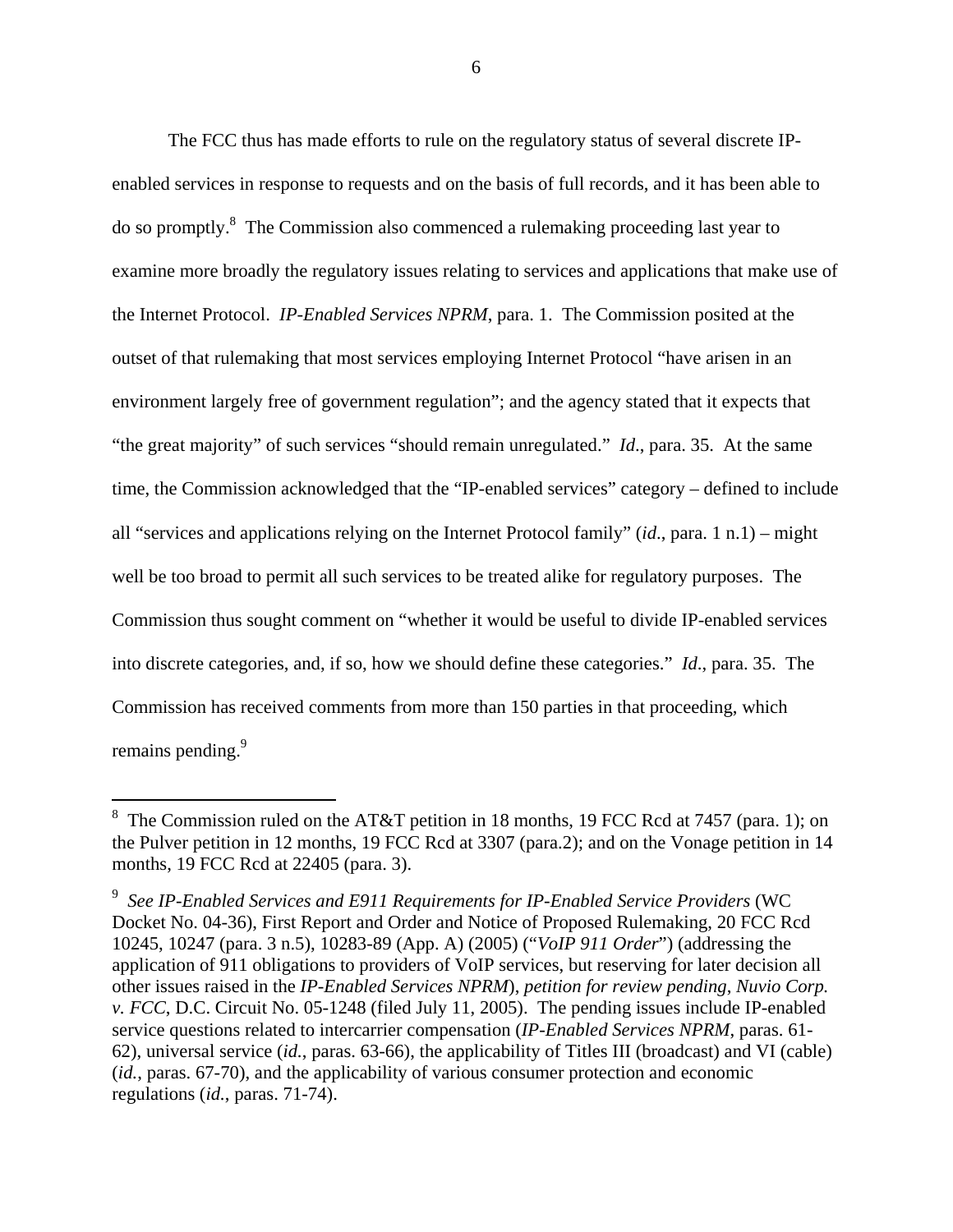*The Forbearance Statute.* Apart from authorizing the Commission to address regulatory questions through rulemaking and through declaratory orders, the Communications Act requires the agency to "forbear from applying any regulation or any provision of [the Communications Act]" to telecommunications carriers or telecommunications services if it determines that: (1) enforcement of such regulation or provision is "not necessary" to ensure just, reasonable and non-discriminatory charges and practices; (2) such enforcement is "not necessary for the protection of consumers"; and (3) forbearance is "consistent with the public interest." 47 U.S.C.  $§ 160(a).$ 

The Commission may act on its own motion under section 160(a) to forbear from applying statutory provisions or FCC rules*. See*, *e.g.*, *MCI WorldCom, Inc. v. FCC*, 209 F.3d 760 (D.C. Cir. 2000) (affirming FCC's *sua sponte* forbearance from applying the tariff-filing requirements of 47 U.S.C. § 203 to certain carriers). In addition, section 160(c) authorizes "any telecommunications carrier" to file a petition with the Commission asking the agency to exercise its section 160(a) forbearance authority. 47 U.S.C. § 160(c). The statute requires the Commission to act on such a petition within one year (or within one year, plus 90 days, if the Commission finds such an extension to be necessary), and the petition "shall be deemed granted" if the Commission fails to deny it within the prescribed period. *Id.* Whether it acts in response to a petition or on its own motion, the Commission may forbear from applying a statutory provision or rule *only* if it finds that all three parts of the forbearance test are satisfied. *Cellular Telecomms. & Internet Ass'n v. FCC*, 330 F.3d 502, 509 (D.C. Cir. 2003) ("*CTIA*") (affirming FCC's denial of a forbearance petition on the basis of the agency's finding that the second part of the forbearance test was not met).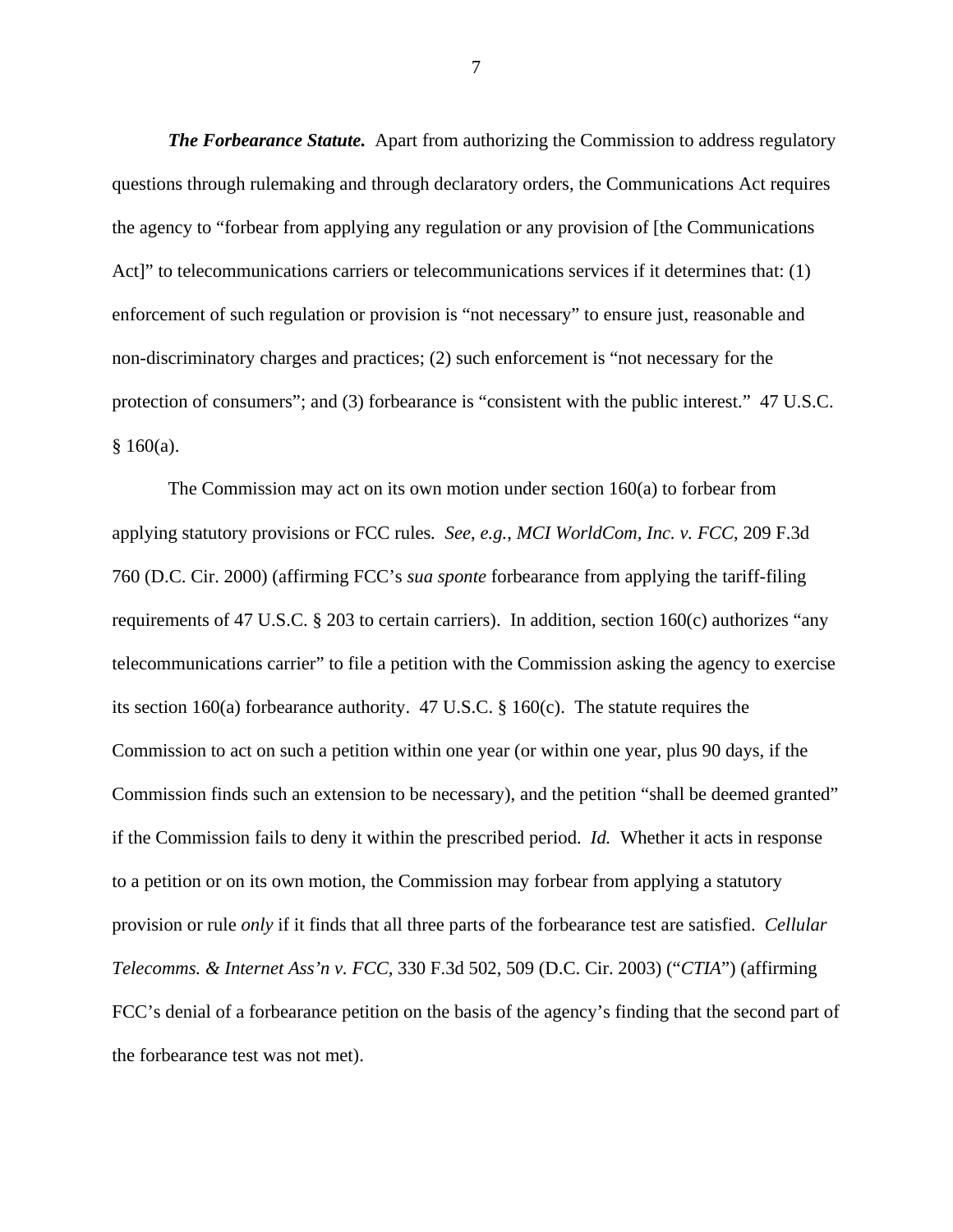### **II. The SBC "IP Platform Services" Proceedings**

*SBC's Petition for Declaratory Ruling.* On February 5, 2004, SBC filed a petition asking the Commission for a declaratory ruling that: (1) "IP platform services" are "indivisibly interstate communications" within the Commission's "exclusive regulatory jurisdiction under Title I of the Communications Act"; (2) such services "do not fit any of the service-specific legacy regulatory regimes in Titles II, III, or VI of the Communications Act"; and (3) the "*Computer II* unbundling requirements do not apply to IP platform services or IP platforms." Petition of SBC Communications Inc. for a Declaratory Ruling, WC Docket No. 04-36, at 2 (filed February 5, 2004) ("Declaratory Ruling Petition") (J.A. 38).

SBC stated that IP platform offerings within the scope of its petition should be defined "broad[ly] and inclusive[ly]" to "consist of (a) IP networks and their associated capabilities and functionalities (*i.e.*, an IP platform), and (b) IP services and applications provided over an IP platform that enable an end user to send or receive a communication in IP format." Declaratory Ruling Petition at 25, 28 (J.A. 61, 64). SBC continued that "[t]he communication may be voice, data, video, or any other form of communication, so long as it is sent to or received by an end user in IP over an IP platform." *Id*. at 28 (J.A. 64). SBC stated that covered "IP platform services include the relevant offerings provided by *any* type of communications provider, including telephone companies, cable companies, wireless providers, satellite companies, powerline companies, [Internet service providers], or any other type of entity (whether or not a 'carrier')." *Id.* at 30 (J.A. 66). And SBC insisted that it should not matter "whether the provider uses copper, coaxial cable, fiber, spectrum, or any other medium." *Id*.

SBC listed some concrete "examples" of IP platform services – including voice-over-IP service "provided over a broadband connection that enables the calling party to send its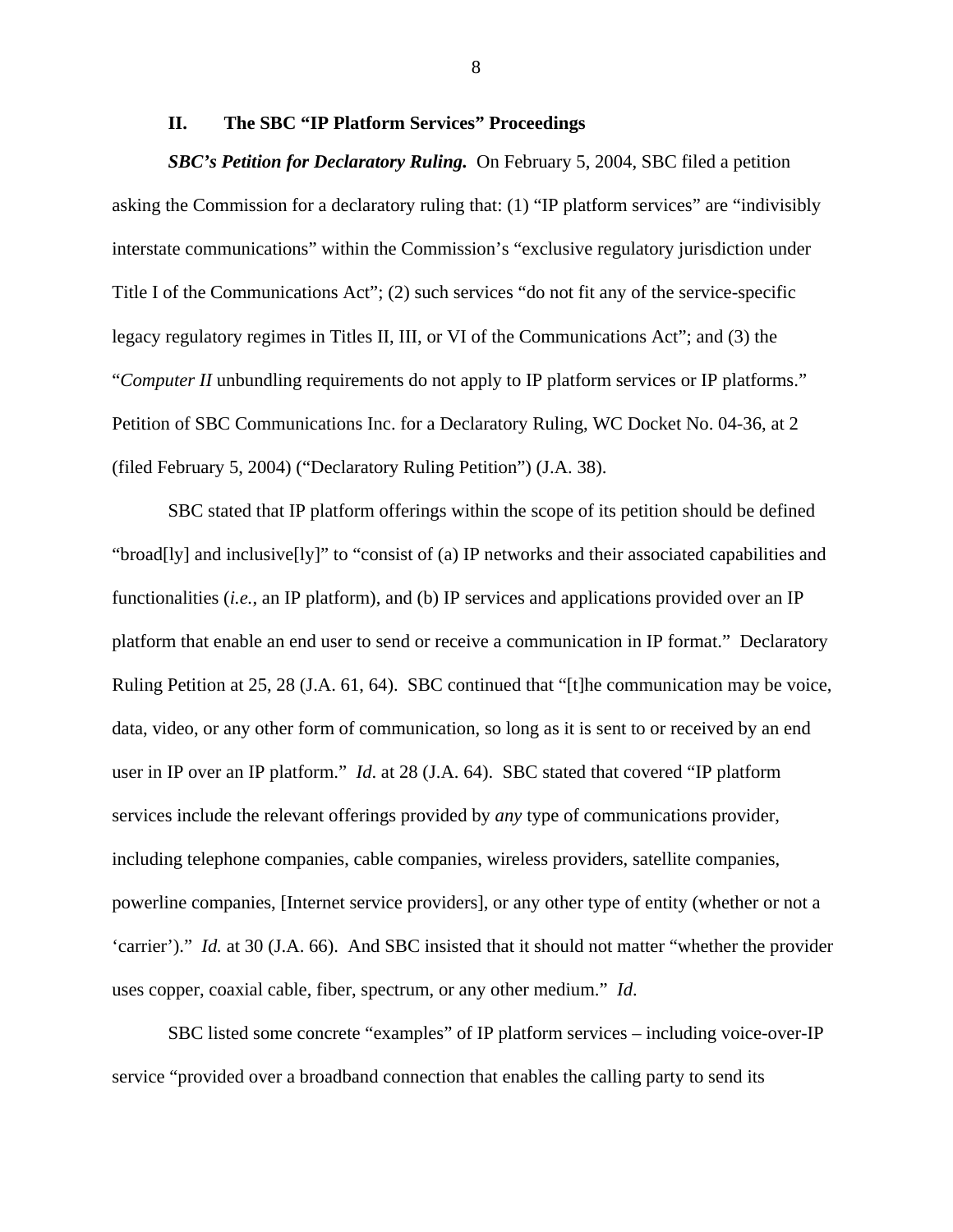communication in IP." *Id.* at 32 (J.A. 68). But it stressed that "[t]hese are just a few examples of the IP platform services available today or likely to be available in the future." *Id.* at 33 (J.A. 69). SBC asserted that, rather than waiting to address various IP platform services "on a piecemeal, case-by-case basis," the Commission should preemptively declare that the broad category of IP platform services "will be permitted to flourish 'unfettered by Federal or State regulation.'" *Id*. at 33 (J.A. 69).

*SBC's Petition for Forbearance.* Contemporaneously with its declaratory ruling request, SBC filed a separate petition asking the Commission to "forbear[] from applying Title II regulation" to IP platform services "to the extent that such regulation might otherwise be found to apply." Petition of SBC Communications Inc. for Forbearance, WC Docket No. 04-29, at 2 (filed February 5, 2004) ("Forbearance Petition") (J.A. 19). Acknowledging the nexus between its forbearance and declaratory ruling petitions, SBC attached a copy of the latter to the former, and incorporated into the forbearance petition by reference "[t]he background discussion in [the declaratory ruling] petition, including the definition of IP platform services" contained in that document. Forbearance Petition at  $1 \& n.1$  (J.A. 18). As in the declaratory ruling petition, SBC urged the Commission to take action that was potentially sweeping in scope. The carrier alleged that it would be "difficult to regulate discrete services or applications without affecting other IP platform capabilities," and that attempting to draw distinctions among services would "aggravate, rather than alleviate," regulatory uncertainty. Forbearance Petition at 8 (J.A. 25). SBC thus urged that "[f]orbearance is appropriate with respect to *all* ISP platform services,"10

 $\overline{a}$ 

<sup>&</sup>lt;sup>10</sup> Forbearance Petition at 8 (J.A. 25) (emphasis in original).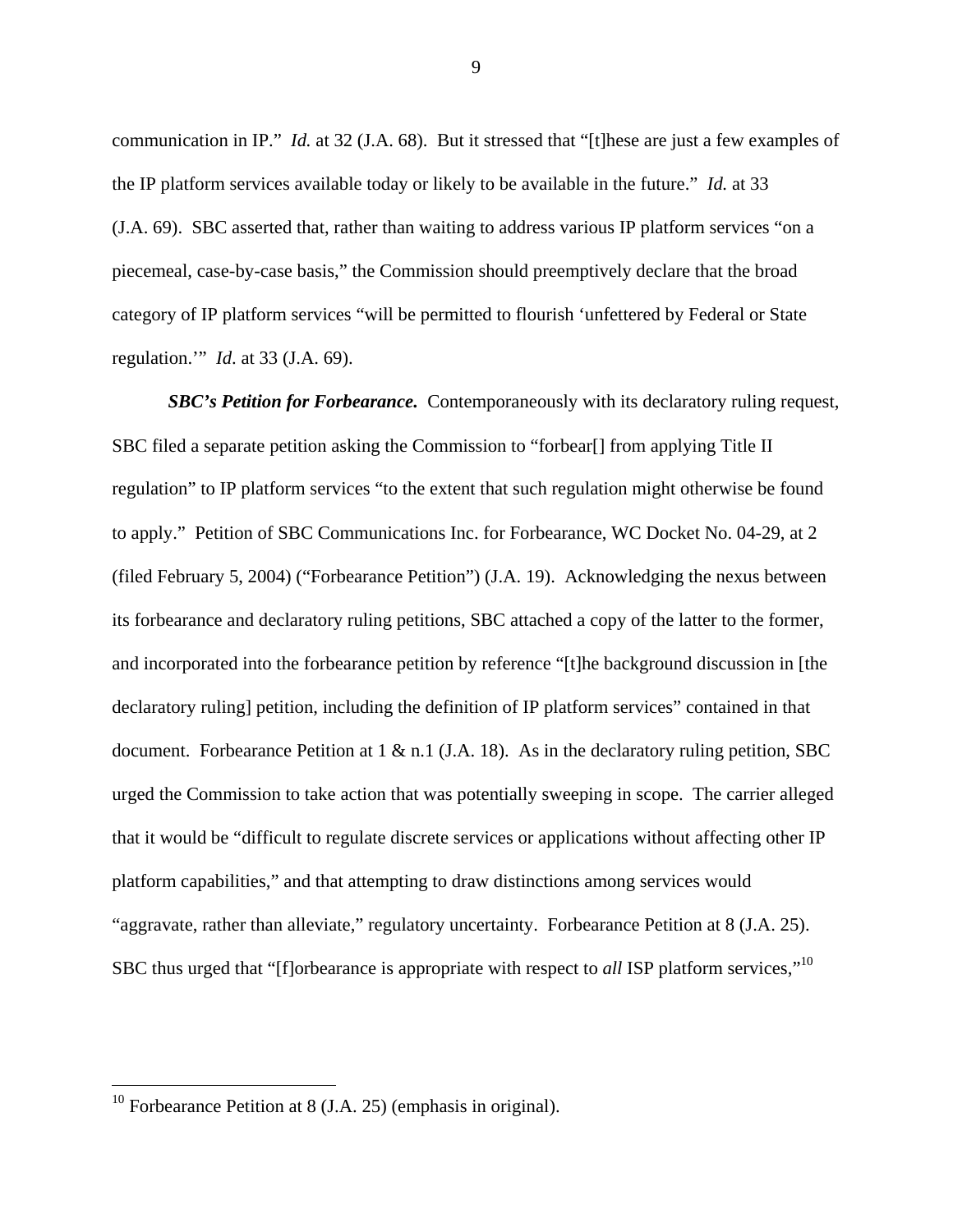which, in reply comments, SBC expressly equated with "the Commission's term 'IP-enabled services."<sup>11</sup>

SBC argued broadly that forbearance from applying Title II regulation to IP platform services was warranted because such regulation allegedly would "impede \* \* \* innovation and investment" in the Internet, contrary to the public interest. Forbearance Petition at 6 (J.A. 23); *see* 47 U.S.C. § 160(a)(3). SBC also alleged that market forces would ensure that IP platform service rates and practices would be just, reasonable, and nondiscriminatory without Title II regulation. Forbearance Petition at 11-12 (J.A. 28-29); *see* 47 U.S.C. § 160(a)(1). Finally, SBC alleged that competitive market conditions with respect to IP platform services rendered Title II regulation generally unnecessary to protect consumers. Forbearance Petition at 10-11 (J.A. 27- 28); *see* 47 U.S.C. § 160(a)(2). SBC asserted that the Commission could remedy any potential overbreadth of a general forbearance from Title II regulation by imposing "individual regulatory requirements to IP platform services" under Title I of the Communications Act. Forbearance Petition at 11 (J.A. 28).

### **III. The** *Order* **On Review**

 $\overline{a}$ 

The FCC denied SBC's forbearance petition on two independent grounds: (1) that the petition was a procedurally improper request for forbearance from hypothetical or uncertain regulatory obligations, and (2) that the petition lacked sufficient specificity to enable the Commission to determine that the statutory criteria for forbearance had been met. *Order*, paras. 1, 3 (J.A. 347, 348).<sup>12</sup>

 $11$  Reply Comments of SBC Communications Inc., WC Docket No. 04-29, filed July 14, 2004, at 1 & n.1 (J.A. 99) ("Forbearance Reply") (quoting *IP-Enabled Services NPRM*).

<sup>&</sup>lt;sup>12</sup> The Commission also incorporated SBC's petition for declaratory ruling into its ongoing *IP*-*Enabled Services* rulemaking proceeding. *Order*, para. 1 n.2 (J.A. 347).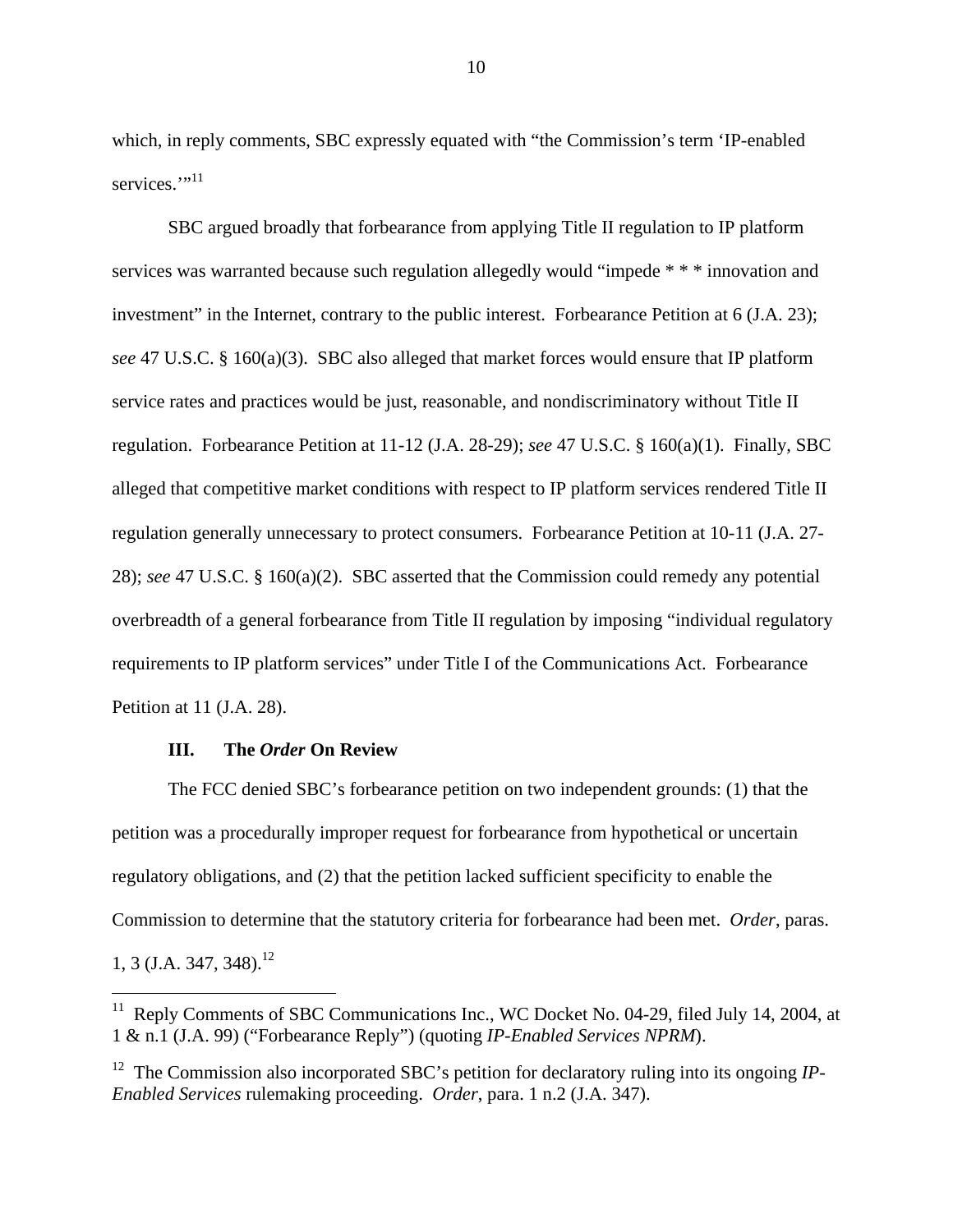*The Hypothetical Nature of the Forbearance Petition.* SBC's forbearance petition, the FCC concluded, was uncertain and hypothetical in nature. *Order*, para. 4 (J.A. 348). In its contemporaneous petition for declaratory ruling, SBC had acknowledged the existence of "legal uncertainty" about the application of Title II requirements to IP platform services, Declaratory Ruling Petition at 1 (J.A. 37), and the forbearance petition itself sought forbearance only "to the extent that" its declaratory ruling request was not well taken, Forbearance Petition at 2 (J.A. 19). In these circumstances, the Commission determined, SBC's forbearance petition did not satisfy the threshold requirements for the grant of a forbearance petition filed pursuant to section 160(c).

The Commission observed at the outset that it is logically impossible to "forbear" from applying legal requirements that do *not* apply. *Order*, para. 5 (J.A. 349). Moreover, whatever might be the case with respect to *sua sponte* forbearance proceedings, which are subject neither to the "one year  $**$  " [plus] 90 day[]" deadline for agency action under section 160(c) nor to the "deemed granted" remedy for missing that deadline, the Commission concluded that the "public interest" component of the forbearance test (*see* section 160(a)(3)) precludes the grant of any section 160(c) forbearance petition that seeks forbearance from obligations that apply only *hypothetically or uncertainly*. *Order*, paras. 6, 9, 11 (J.A. 349, 350, 351). To hold otherwise, the FCC found, logically would require the Commission to decide both the declaratory ruling question (of whether Title II applies to IP platform services to begin with) and the question of whether to forbear from any such Title II regulations – but to do so within the limited time period that Congress imposed on the agency for deciding the forbearance question alone. The Commission concluded that such an obligation "goes beyond what Congress required the Commission to complete" under the forbearance statute's "public interest" component. *Order*, para. 9 (J.A. 351).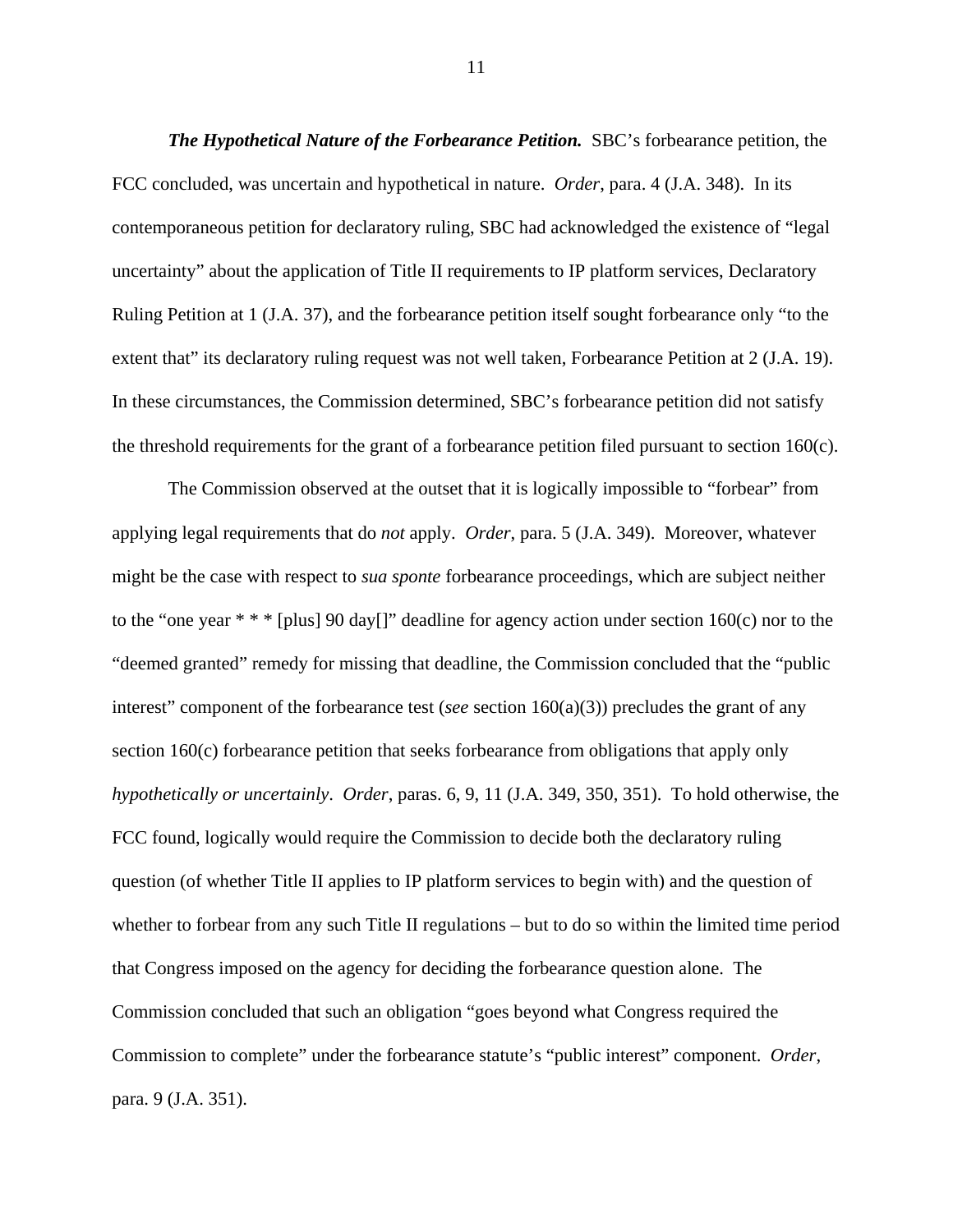Most importantly, the Commission determined, consideration of hypothetical or uncertain forbearance petitions under the time constraints and potential "deemed granted" remedy of section 160(c) "could result in rushed, and potentially poor, decisions" on hypothetical topics that are insufficiently developed. *Order*, para. 12 (J.A. 352). Moreover, even if well-reasoned decisions might be possible in some individual instances, an obligation to consider such petitions within the condensed time frame specified in section 160(c) would likely lead to "serious administrability concerns." *Order*, para. 10 (J.A. 351). Reading the statute to impose such an obligation likely would lead to the filing of numerous petitions "posing hypothetical questions regarding real or imagined services." *Order*, para. 11 (J.A. 351). Such an outcome would "greatly and unnecessarily strain Commission resources, which would be diverted from actual regulatory controversies of concrete consequence to theoretical disputes with disparate deadlines for resolution." *Id*. By contrast, general rulemaking proceedings and targeted declaratory ruling proceedings – which normally are not subject to condensed time deadlines and often provide more robust records – are far better suited rationally to addressing fundamental issues as to whether regulation applies to a given service or provider in the first instance; it would not serve the public interest to construe the statute to entitle private parties to displace such proceedings with truncated section 160(c) proceedings to address such issues. *Order*, para. 9 (J.A. 350-351). The Commission, accordingly, determined that SBC's petition was "procedurally improper and need not be evaluated under the section [160(c)] framework." *Order*, para. 13 (J.A. 352).

*The SBC Forbearance Petition's Lack of Specificity.* The Commission also denied SBC's forbearance petition for the independent, case-specific reason that SBC had not satisfied its burden of proving that the forbearance standards had been met. The Commission predicated this finding primarily on its determination that SBC's petition was "not sufficiently specific" –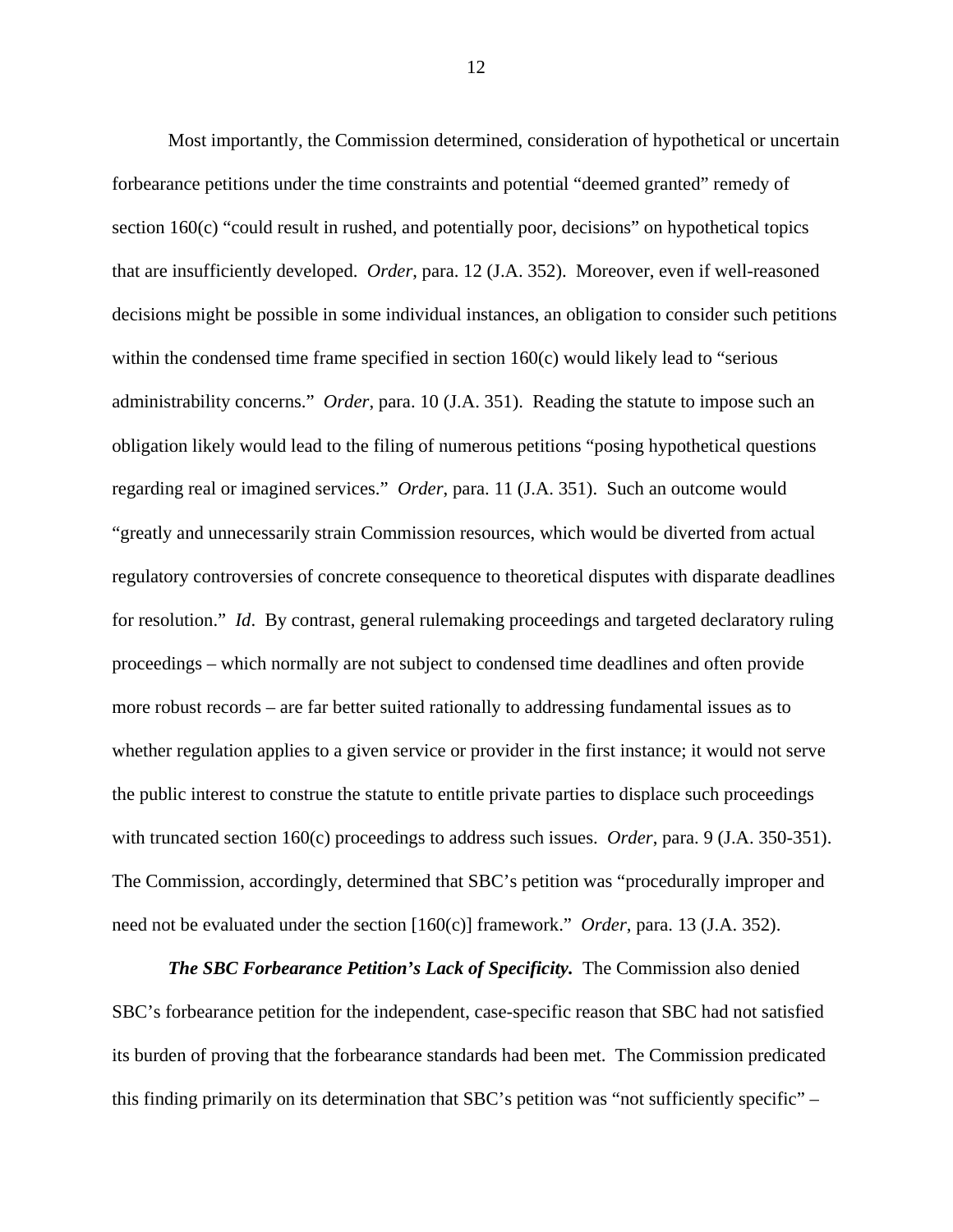with respect either to the covered services or to the legal requirements from which forbearance was sought – to establish that the forbearance standards set out in section  $160(a)$  had been satisfied. *Order*, para. 14 (J.A. 352).

The Commission stated that, although SBC broadly described IP platform services as "'those services that enable any customer to send or receive communications in IP format over an IP platform, and the IP platforms on which those services are provided,'" SBC had not defined with sufficient clarity the term "IP platform." *Order*, para. 14 (J.A. 352) (quoting Forbearance Petition at 1 (J.A. 18)). SBC had described the platform in its formal pleadings only in very general terms, as an "overlay network" using any medium (*e.g.*, fiber, copper, spectrum, etc.) that permits end users to send or receive communications in IP format. Declaratory Ruling Petition at 19, 28-30 (J.A. 55, 64-66). In response to repeated informal staff requests for greater clarification, SBC had supplemented that description with *ex parte* filings containing diagrams of yet to be deployed "fiber-to-the-node" and "fiber-to-the-home" IP networks that appeared to be separate from the carrier's "legacy" PSTN facilities.<sup>13</sup> But the Commission found that SBC also "appear[ed] to request forbearance for *services* that can ride over legacy networks, such as 'broadband Internet access – in the form of \* \* \* digital subscriber line service.'" *Order*, para. 14 & n.33 (J.A. 352) (quoting Declaratory Ruling Petition at 32 n.63 (J.A. 68)). In addition, the Commission noted that, notwithstanding the submission of diagrams of SBC's own prospective offerings, SBC's petition also had sought forbearance with respect to all "IP platform" services offered by all providers – a fact that rendered SBC's request even more open-ended and that

 $\overline{a}$ 

<sup>13</sup> *See*, *e.g.*, *Order*, para 14 & n.31 (J.A. 352) (citing Letter, dated February 11, 2005, from James K. Smith, SBC, to FCC Secretary, WC Docket No. 04-29, at 2 (J.A. 344)).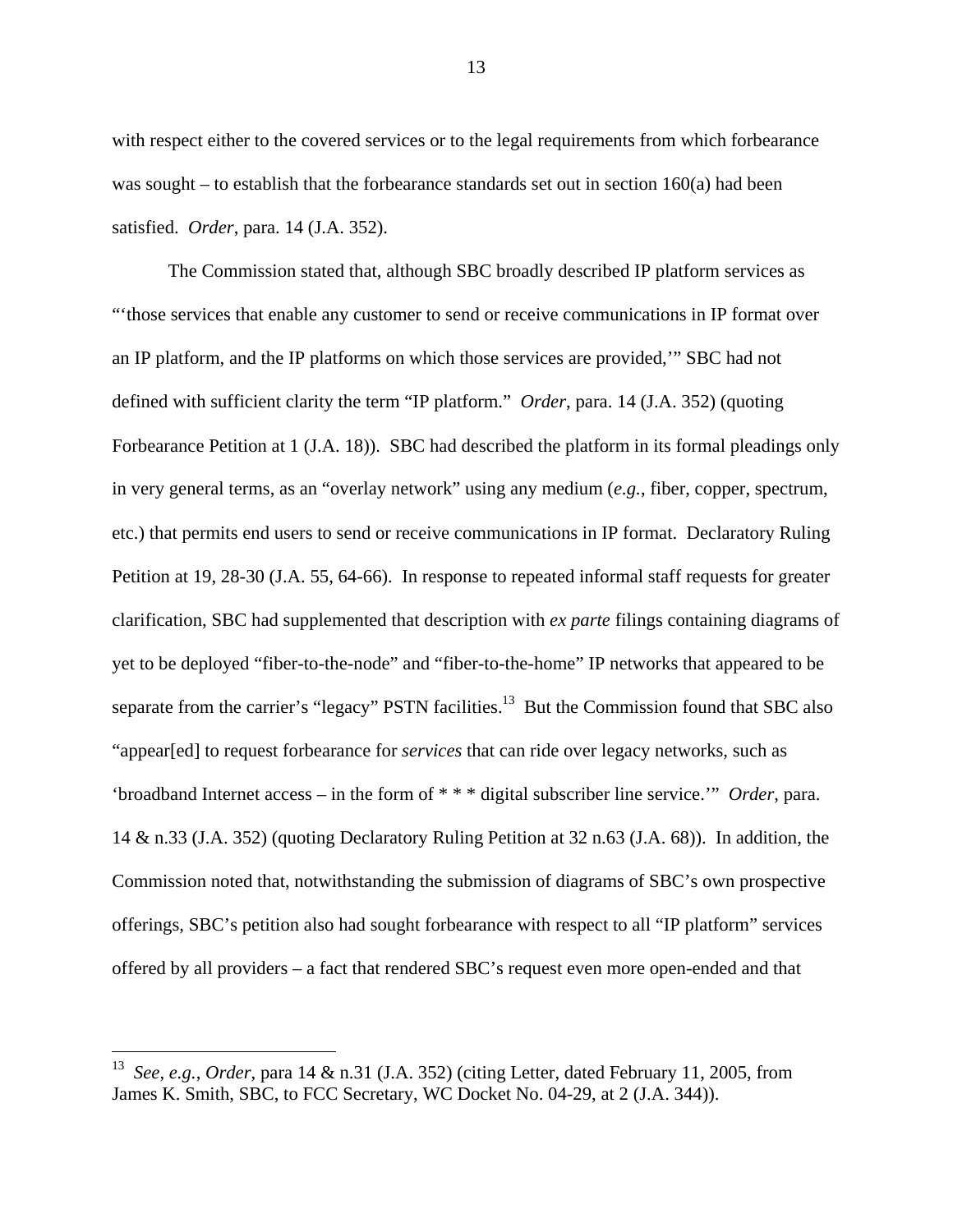exacerbated the difficulty of applying the forbearance standards to its request. *Order*, para. 15 (J.A. 352-353).

The Commission also determined that SBC had not clearly identified the regulatory provisions from which it was seeking forbearance. It noted, for example, that SBC claimed that its petition only seeks forbearance from the "common carrier" provisions of Title II, but never clearly identifies which Title II provisions and regulations are beyond its scope. *Order*, para. 16 (J.A. 353) (citing Forbearance Petition at 1 (J.A. 18), and Forbearance Reply at 8 n.17 (J.A. 106)). It observed that, in comments in another administrative docket, SBC had identified three Title II provisions that are not limited to common carriers: 47 U.S.C. § 251(e) (dealing with telephone numbering), 47 U.S.C. § 254 (dealing with universal service), and 47 U.S.C. § 255 (addressing disability access). *Order*, para. 16 (J.A. 353). In the forbearance proceeding, however, SBC had not confirmed that those three sections constituted a comprehensive list of Title II provisions that it meant to exclude from its petition; indeed, the Commission noted that some of SBC's statements in the forbearance docket indicated that it did not mean to exclude those provisions at all. *Order*, para. 16 (J.A. 353).<sup>14</sup>

Finally, the Commission observed that the two core Title II provisions that SBC unambiguously did seek to incorporate into its forbearance request – the mandates of 47 U.S.C. §§ 201(b) and 202(a) that carriers provide telecommunications service subject to just, reasonable and non-discriminatory rates and terms – had never before been the subject of a forbearance

l

<sup>&</sup>lt;sup>14</sup> The Commission pointed, in this regard, to SBC's statement that, if the agency granted its forbearance petition with respect to Title II provisions, it could still exercise Title I authority to fashion "'whatever regulations it reasonably finds to be needed to achieve important public policy objectives such as universal service \* \* \* and disability access.'" *Order*, para. 16 (J.A. 353) (quoting Forbearance Petition at 2 (J.A. 19)).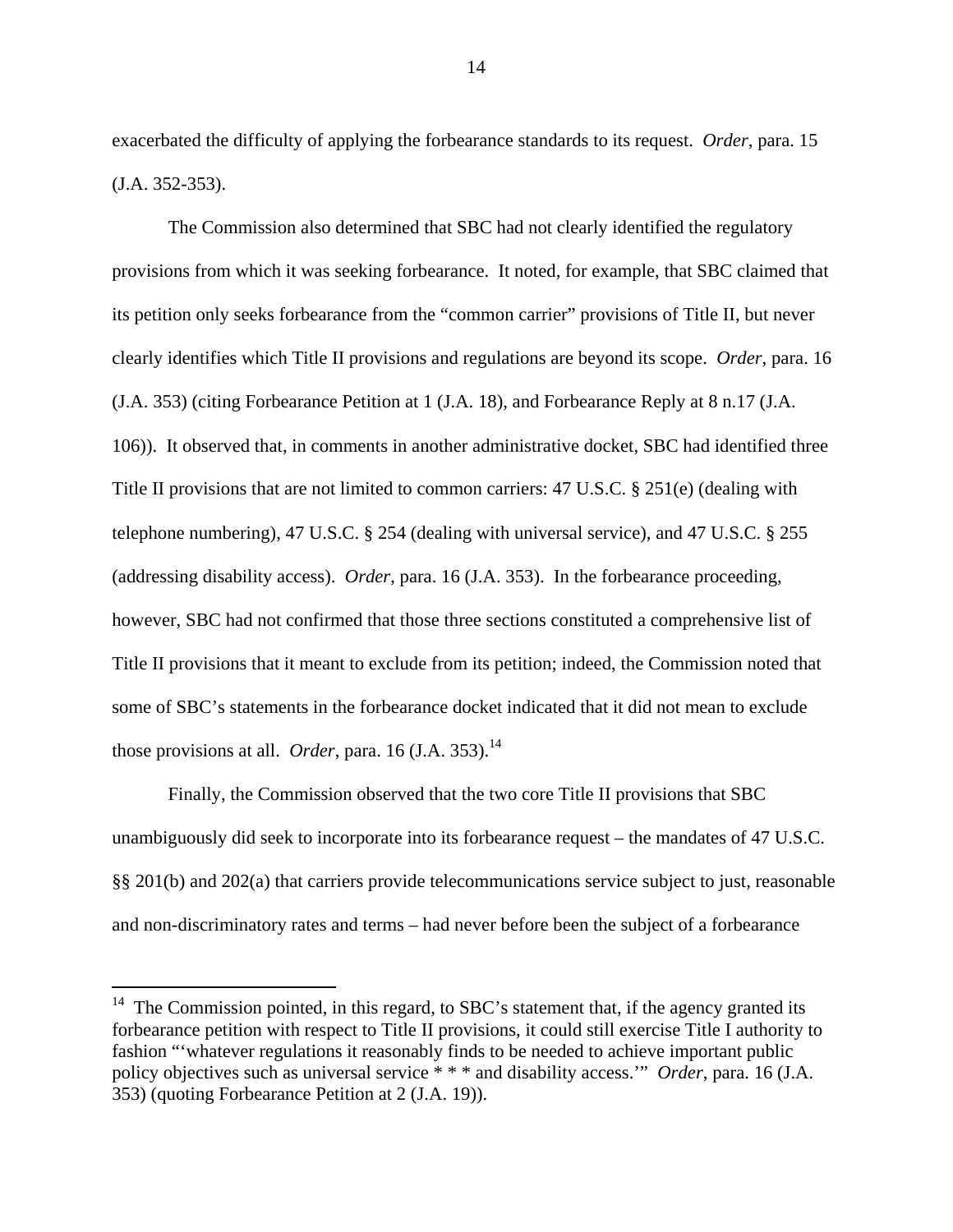grant with respect to any carrier or service. *Order*, para. 17 (J.A. 354). Indeed, the agency previously had expressed skepticism that forbearance from those provisions would be warranted "even in substantially competitive markets." *Id*. (citing *Personal Communications Industry Ass'n's Broadband Personal Communications Services Alliance's Petition for Forbearance For Broadband Personal Communications Services* (WTC Docket No. 98-100), 13 FCC Rcd 16857 (paras. 19, 23) (1998) ("*PCIA Order*")). The Commission determined that SBC had made no detailed effort in this proceeding to explain why that precedent no longer obtains, and it found that that shortcoming, as well, contributed to SBC's failure to bear its burden of proof in the proceeding. *Order*, para. 17 (J.A. 354).

In light of these multiple failings of definition and proof, the Commission determined that SBC had not established a basis for granting its forbearance petition even if it had not been a procedurally improper hypothetical petition. *Order*, para. 14 (J.A. 352).

#### **SUMMARY OF ARGUMENT**

The FCC reasonably denied SBC's forbearance petition for two independent reasons: (1) that the petition was procedurally improper because its sought relief from uncertain or hypothetical regulatory obligations, and (2) that the petition lacked sufficient specificity to bear the burden of demonstrating that the statutory criteria for forbearance had been met. *Order*, paras. 1, 3 (J.A. 347, 348).

**1.** SBC's claim (Br. 15-20) that the Commission lacked an adequate textual basis for rejecting its forbearance petition completely ignores the Commission's conclusion that the "public interest" component of the forbearance test (section  $160(a)(3)$ ) – which "constitutes a broad grant of discretion to the  $FCC''^{15}$  – authorized the agency to deny section 160(c) petitions

 $\overline{a}$ 

<sup>15</sup> *Transportation Intelligence, Inc. v. FCC*, 336 F.3d 1058, 1064 (D.C. Cir. 2003).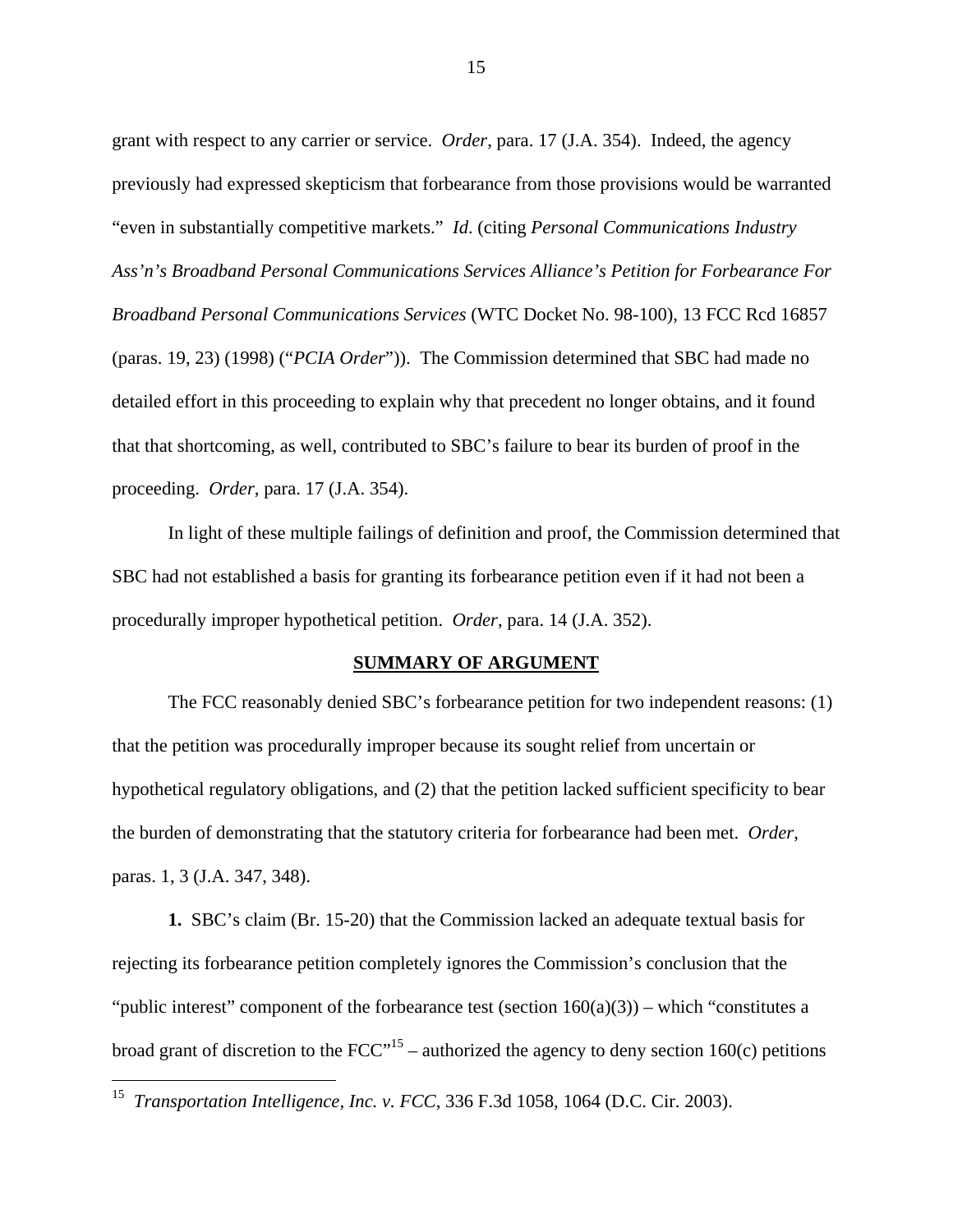that seek forbearance from uncertain or hypothetical legal requirements. *Order*, para. 6 (J.A. 349). Unlike *sua sponte* actions by the Commission to forbear from applying regulatory obligations under section 160(a), petitions for forbearance under section 160(c) are subject to a statutory deadline for Commission action and are "deemed granted" if the agency for any reason fails to meet that deadline. The Commission reasonably determined that barring uncertain or hypothetical section 160(c) petitions would serve the public interest, among other things, by preventing "rushed, and potentially poor, decisions" on topics that are insufficiently developed. *Order*, para. 12 (J.A. 352). The decisions upon which SBC primarily relies to support a putative FCC obligation to consider such petitions involved *sua sponte* forbearance proceedings that were not subject to the section 160(c) deadline and remedy, or are otherwise distinguishable.

**2.** The Commission's case-specific decision (*Order*, paras. 14-17 (J.A. 352-354)) to deny SBC's petition for lack of sufficient specificity regarding the services and legal obligations covered by the petition also is reasonable. The extraordinary breadth and generality of SBC's petition – along with internal inconsistencies in its presentation to the agency – prevented the FCC from being able to determine whether the statutory standards for forbearance were satisfied. SBC's contention (Br. 28-29) that the Commission should nevertheless have granted its petition "in part" with respect to those services and legal requirements that the petition did specifically delineate is flatly inconsistent with its insistence before the Commission that any attempt to distinguish among "IP platform services" would "aggravate, rather than alleviate, \* \* \* regulatory uncertainty." Forbearance Petition at 8 (J.A. 25). It was not unreasonable for the Commission to decline to consider an approach that SBC expressly rejected in its request for relief before the agency.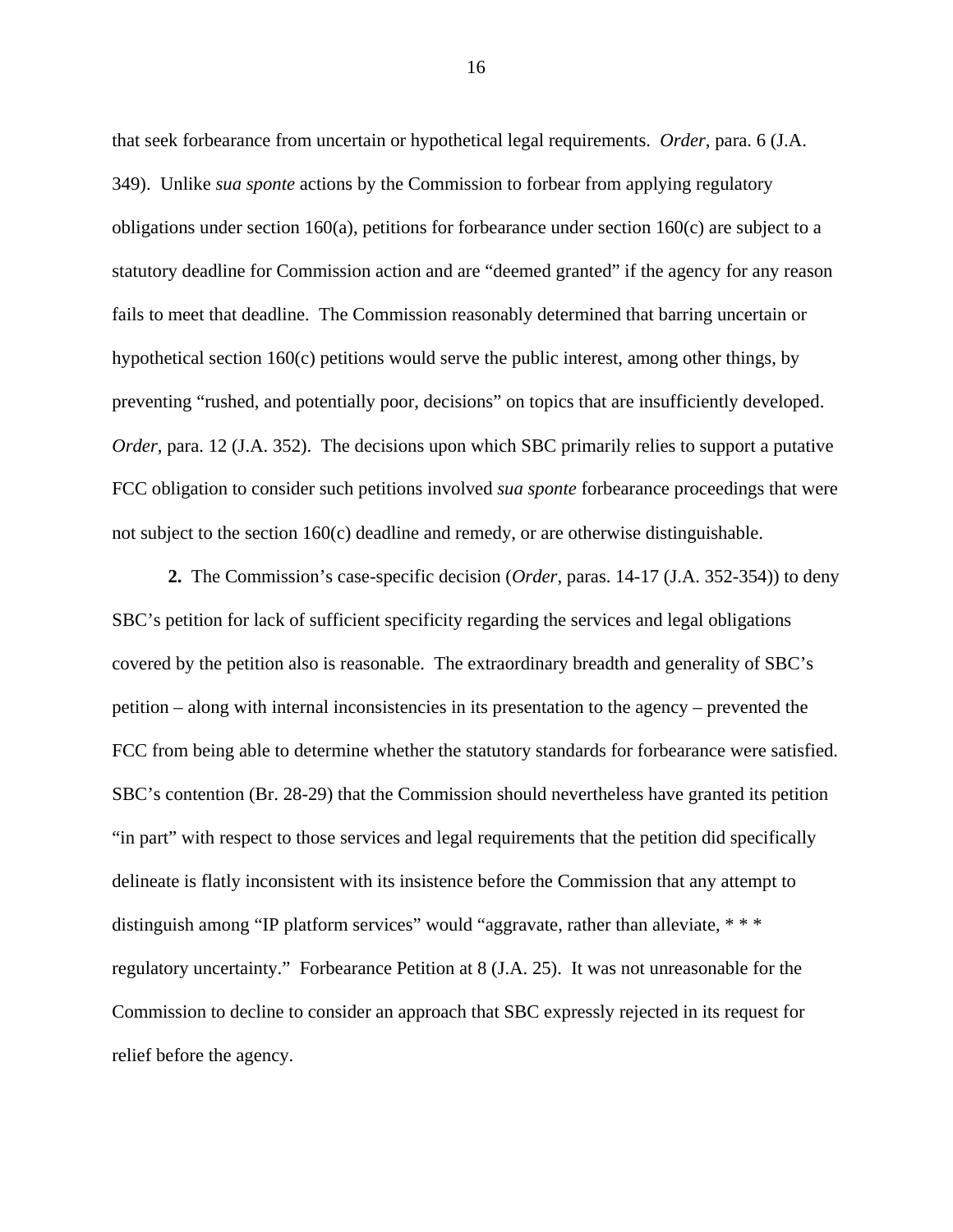#### **STANDARD OF REVIEW**

The FCC's interpretations of the Communications Act generally, *see*, *e.g.*, *Cellco Partnership v. FCC*, 357 F.3d 88, 94 (D.C. Cir. 2004) (citation omitted), and of section 160 in particular, *see CTIA*, 330 F.3d at 504, 507, are governed by the principles set out in *Chevron U.S.A. Inc. v. Natural Res. Def. Council, Inc.,* 467 U.S. 837 (1984). Under *Chevron,* if "Congress has directly spoken to the precise question at issue," the Court "must give effect to the unambiguously expressed intent of Congress."467 U.S. at 842-43. But "if the statute is silent or ambiguous with respect to the specific issue, the question for the court is whether the agency's answer is based on a permissible construction of the statute." *Id.* at 843. *See also Brand X*, 125 S.Ct. at 2699 (under *Chevron*, "ambiguities in statutes within an agency's jurisdiction to administer are delegations of authority to the agency to fill the statutory gap in reasonable fashion").

To the extent that petitioners challenge the reasonableness of the Commission's application of the forbearance statute, the Court must uphold the Commission's action unless it is "arbitrary, capricious, an abuse of discretion, or otherwise not in accordance with law." 5 U.S.C. § 706(2)(A). This "[h]ighly deferential" standard of review "presumes the validity of agency action"; the Court "may reverse only if the agency's decision is not supported by substantial evidence, or the agency has made a clear error in judgment." *AT&T Corp. v. FCC*, 220 F.3d 607, 616 (D.C. Cir. 2000) (internal quotations omitted); *see also Bell Atlantic Telephone Cos. v. FCC*, 79 F.3d 1195, 1202-08 (D.C. Cir. 1996). Ultimately, the Court should affirm the Commission's decision if the agency examined the relevant data and articulated a "rational connection between the facts found and the choice made." *Motor Vehicle Manufacturers Ass'n v. State Farm Mutual Automobile Ins. Co.*, 463 U.S. 29, 43 (1983) (internal quotations omitted).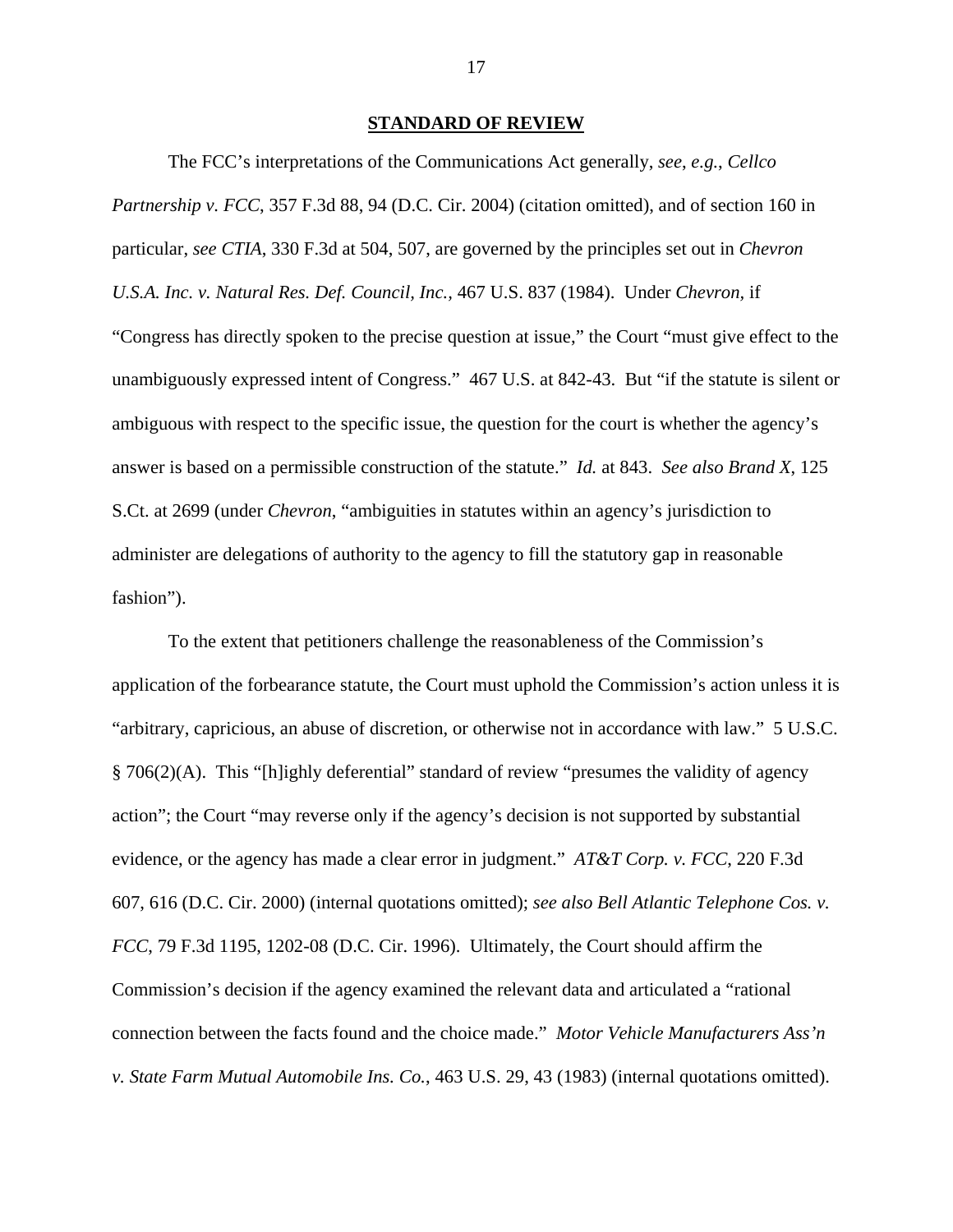#### **ARGUMENT**

# **I. The Commission Reasonably Held That Petitions Seeking Forbearance From Hypothetical Or Uncertain Regulatory Obligations Are Not In The "Public Interest."**

The Commission interpreted section 160 to permit it to reject, as "procedurally improper" and thus not in "the public interest" (section  $160(a)(3)$ ), all section  $160(c)$  petitions that seek forbearance from uncertain or hypothetical regulatory obligations. *Order*, paras. 5-12 (J.A. 349- 352). In light of that ruling,<sup>16</sup> the Commission reasonably denied SBC's contingent petition for relief from Title II regulation "to the extent that such regulation might otherwise be found to apply" (Forbearance Petition at 2 (J.A. 19)).

SBC challenges the textual basis for this action on only one ground: that the Commission's observation concerning the word "forbear" – that "it would be impossible to 'forbear from applying [a] regulation or [a] provision of this Act' that does not apply" – has no logical bearing on this case, because SBC's petition expressly sought forbearance from the application of legal requirements "only to the extent that they apply." SBC Br. 15, 16 (citations omitted); *see generally id*. 15-20. This argument wholly ignores the Commission's further and separate textual conclusion that the "public interest" component of the forbearance test (section  $160(a)(3)$ ) authorizes the agency to reject uncertain or hypothetical petitions under section  $160(c)$ as procedurally improper. *Order*, para. 6 (J.A. 349).

It was settled law long before Congress added section 160 to the Communications Act in 1996 that, in the absence of a specific controlling mandate to the contrary, section 4(j) of the

l

 $16$  It is well established that agencies may adopt rules either through notice and comment rulemaking proceedings or in adjudications, such as this one. *See NLRB v. Bell Aerospace Co.*, 416 U.S. 267, 290-95 (1974); *SEC v. Chenery Corp*., 332 U.S. 194, 202-03 (1947); *US West Communications, Inc. v. FCC*, 177 F.3d 1057, 1061 (D.C. Cir. 1999), *cert. denied*, 528 U.S. 1188 (2000).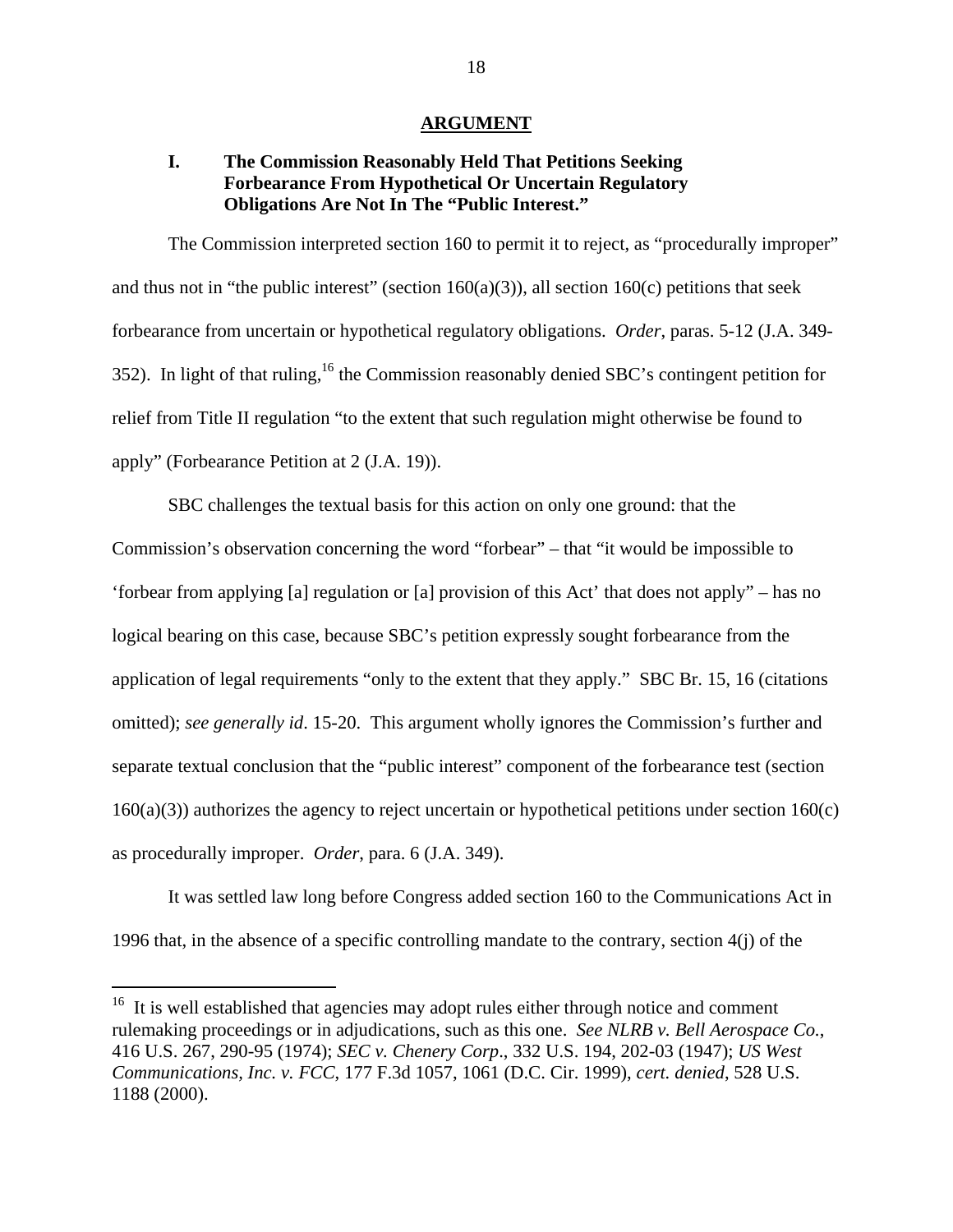Communications Act, 47 U.S.C. § 154(j), authorizes the Commission to "conduct its proceedings in such manner as will best conduce to the proper dispatch of business and to the ends of justice." By enacting that provision, Congress was "'explicitly and by implication' delegating to the Commission power to resolve 'subordinate questions of procedure.'" *FCC v. Schreiber*, 381 U.S. 279, 289 (1965) (citing *FCC v. Pottsville Broadcasting Co.*, 309 U.S. 134, 138 (1940)). Thus, this Court and the Supreme Court have stressed that the Commission "'should be free to fashion [its] own rules of procedure and to pursue methods of inquiry capable of permitting [it] to discharge [its] multitudinous duties.'" *Nader v. FCC*, 520 F.2d 182, 195 (D.C. Cir. 1975) (quoting *Pottsville Broadcasting*, 309 U.S. at 441).

Section 160 imposes no contrary mandate in the specific circumstances presented here. The "public interest" standard that is embodied in section  $160(a)(3)$  – and elsewhere in the Communications Act – "constitutes a broad grant of discretion to the FCC," subject to "arbitrary and capricious" review. *Transportation Intelligence, Inc. v. FCC*, 336 F.3d at 1064. In this case, the Commission reasonably interpreted that standard to permit the agency to reject as "procedurally improper" section 160(c) petitions that are hypothetical or uncertain in nature. The FCC explained, among other things, that because forbearance petitions filed under section 160(c) are subject to an abbreviated time frame for Commission action and the Commission's failure to act within that time frame causes such petitions to be "deemed granted," it is reasonable and in the public interest to limit such petitions to "controversies of concrete consequence." *Order*, para. 11 (J.A. 351). Reading the statute to enable private parties to invoke the section 160(c) procedures with respect to uncertain or theoretical regulatory issues could result in "rushed, and potentially poor, decisions" on topics that are insufficiently developed. *Order*, para. 12 (J.A. 352). That risk was particularly acute under the facts of this case, in which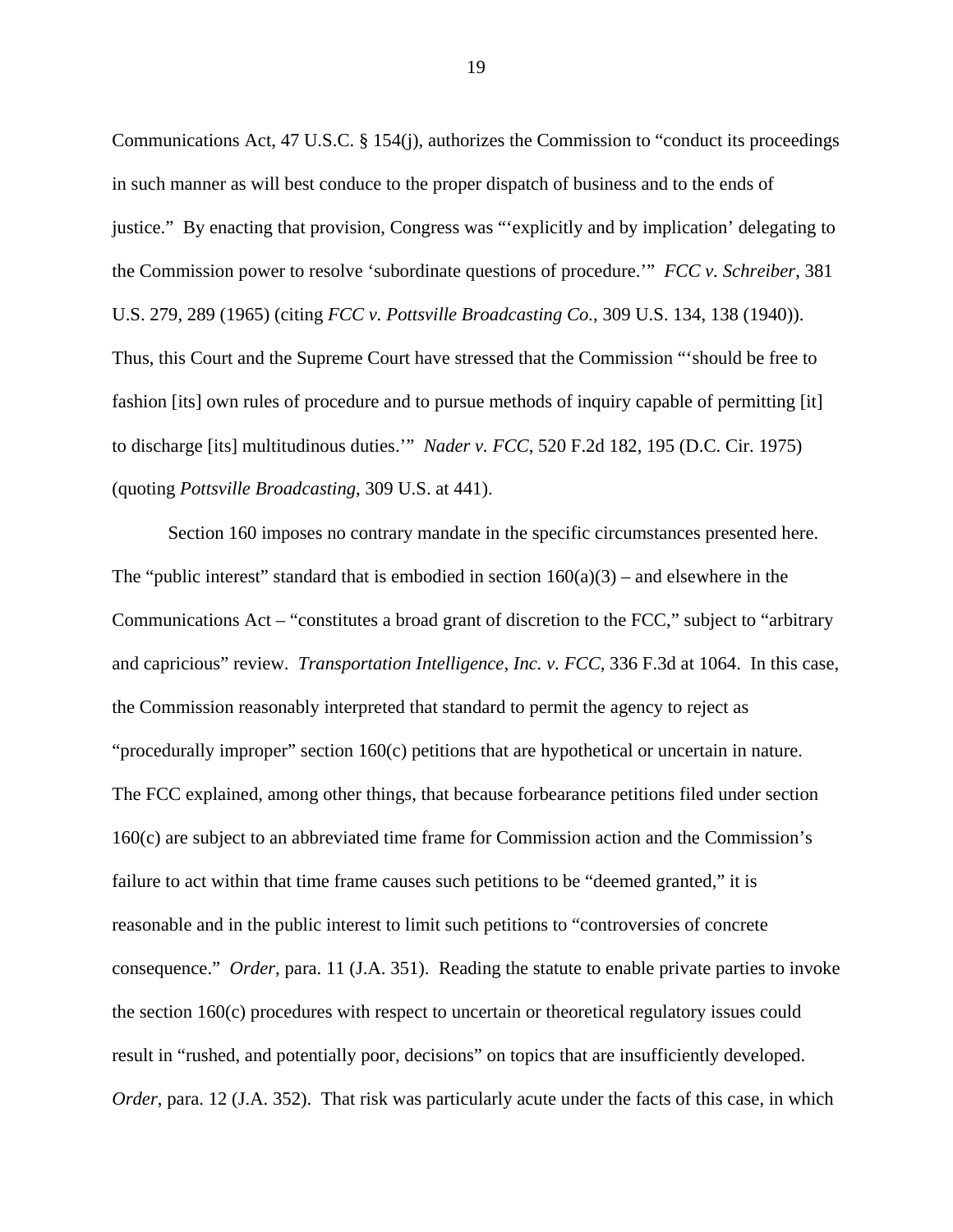SBC not only sought relief from uncertain regulatory obligations, but failed to define with specificity the services for which it sought forbearance. *See Order*, paras. 14-17 (J.A. 352-354). Even if well-reasoned decisions on petitions for forbearance from uncertain regulatory obligations might be possible in some individual instances, reading the forbearance statute to require the Commission to consider such petitions under the section 160(c) time limits would likely produce "serious administrability concerns" – leading to the filing of numerous petitions "posing hypothetical questions regarding real or imagined services," and diverting Commission resources from consideration of concrete controversies. *Order*, paras.10-11 (J.A. 351).

In similar circumstances, this Court upheld the Commission's interpretation of the Communications Act to limit the types of challenges that opponents may present to Commission decisions granting Bell company applications to provide in-region long-distance service under 47 U.S.C. § 271. *AT&T Corp. v. FCC*, 220 F.3d 607. The specific provision at issue in *AT&T*, 47 U.S.C. § 271(d)(3)(A)(i), required the Commission, within 90 days after receiving a Bell company application, to issue a written decision granting that application if it met certain statutory requirements, including the requirement that the Bell company have "fully implemented" the obligation to provide "[n]ondiscriminatory access to network elements in accordance with the requirements of sections 251(c)(3) and 252(d)(1)." *See* 47 U.S.C. §§ 271(c)(2)(B)(ii) & 271(d)(3)(A)(i). AT&T challenged the FCC's decision to grant a section 271 application filed by Bell Atlantic (now Verizon). Because Bell Atlantic was restricting access to certain network elements in accordance with a prior Commission *order*, AT&T argued that Bell Atlantic had not satisfied the relevant *statutory* requirement in section 271 to provide nondiscriminatory access to those network elements. *AT&T*, 220 F.3d at 630.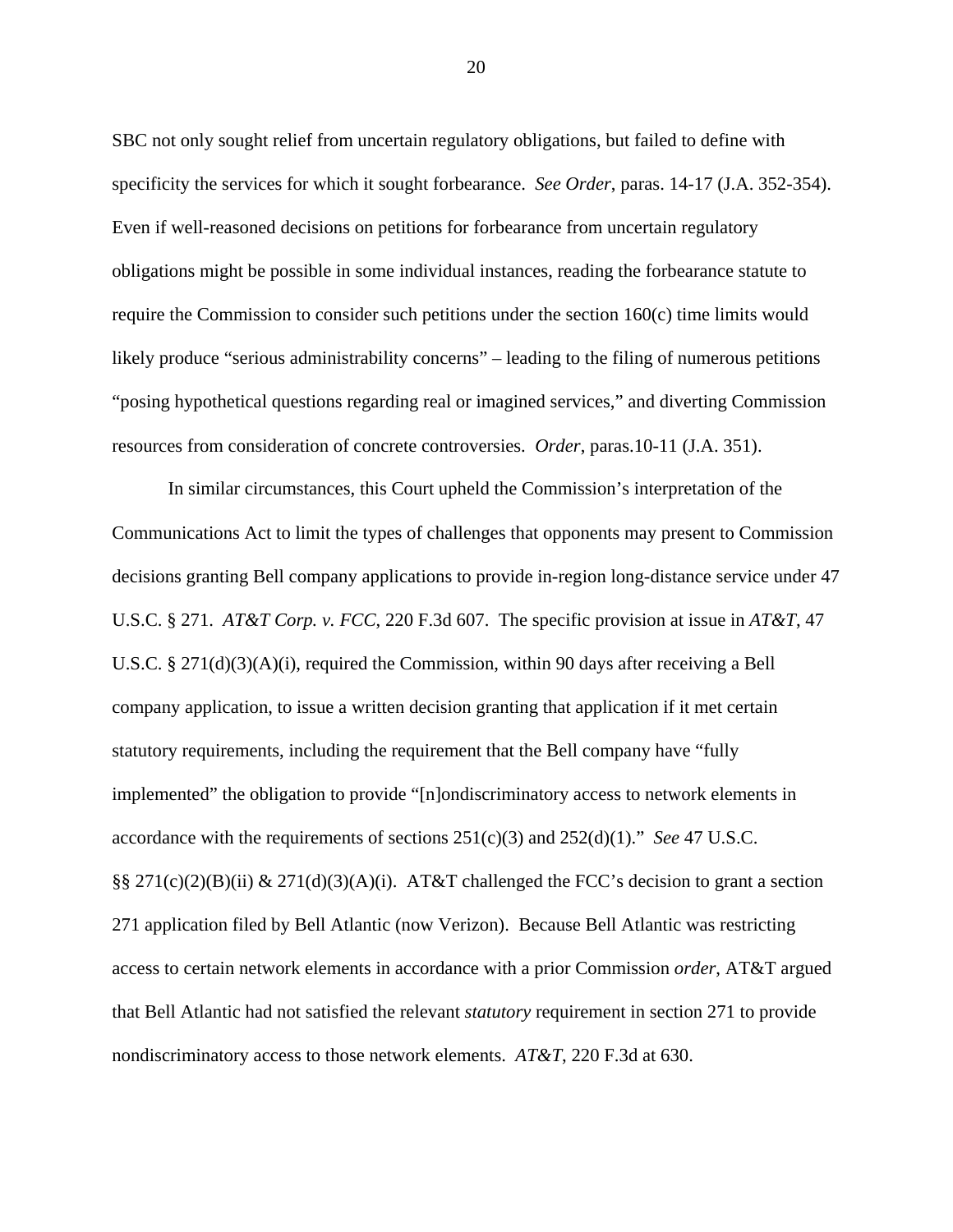This Court rejected that challenge and affirmed the Commission's interpretation that section  $271(d)(3)(A)(i)$  did not permit collateral attacks on earlier orders to form the basis of a claim that a Bell company applicant had not met the statutory requirements. 220 F.3d at 630. Finding that the statute did not speak unambiguously to the question at hand and crediting the Commission's concerns "about encumbering the ninety-day administrative process," the Court deferred to the Commission's "judgment about the most efficient way to proceed in a complex administrative matter." 220 F.3d at 630-31.

The Commission, moreover, previously has taken similar action in a section 160(c) forbearance proceeding. In the *Rate Integration Forbearance Order*, <sup>17</sup> the Commission addressed a section 160(c) petition filed by BellSouth asking the agency to forbear from applying the rate integration requirements of 47 U.S.C. § 254(g) to commercial mobile radio service ("CMRS") carriers. Before the Commission had ruled on BellSouth's forbearance petition, this Court remanded for further explanation a prior Commission order that had construed section  $254(g)$  to apply to CMRS carriers.<sup>18</sup> Given the absence of a definitive determination that rate integration applied to CMRS carriers, the Commission dismissed BellSouth's petition as premature. *Rate Integration Forbearance Order*, paras. 5, 7. The Commission stated that "it would be meaningless for us to consider whether to forbear from application of section 254(g) to CMRS carriers before we have even considered whether [the statute should be interpreted] to appl[y] to such carriers." *Id*.

 $\overline{a}$ 

<sup>17</sup> *Policy and Rules Concerning the Interstate Interexchange Marketplace; Implementation of Section 254(g) of the Communications Act of 1934, as Amended* (CC Docket No. 96-61), 15 FCC Rcd 21066 (2000) ("*Rate Integration Forbearance Order*").

<sup>&</sup>lt;sup>18</sup> *GTE Service Corp. and Micronesian Telecommunications Corp. v. FCC*, 224 F.3d 768 (D.C. Cir. 2000).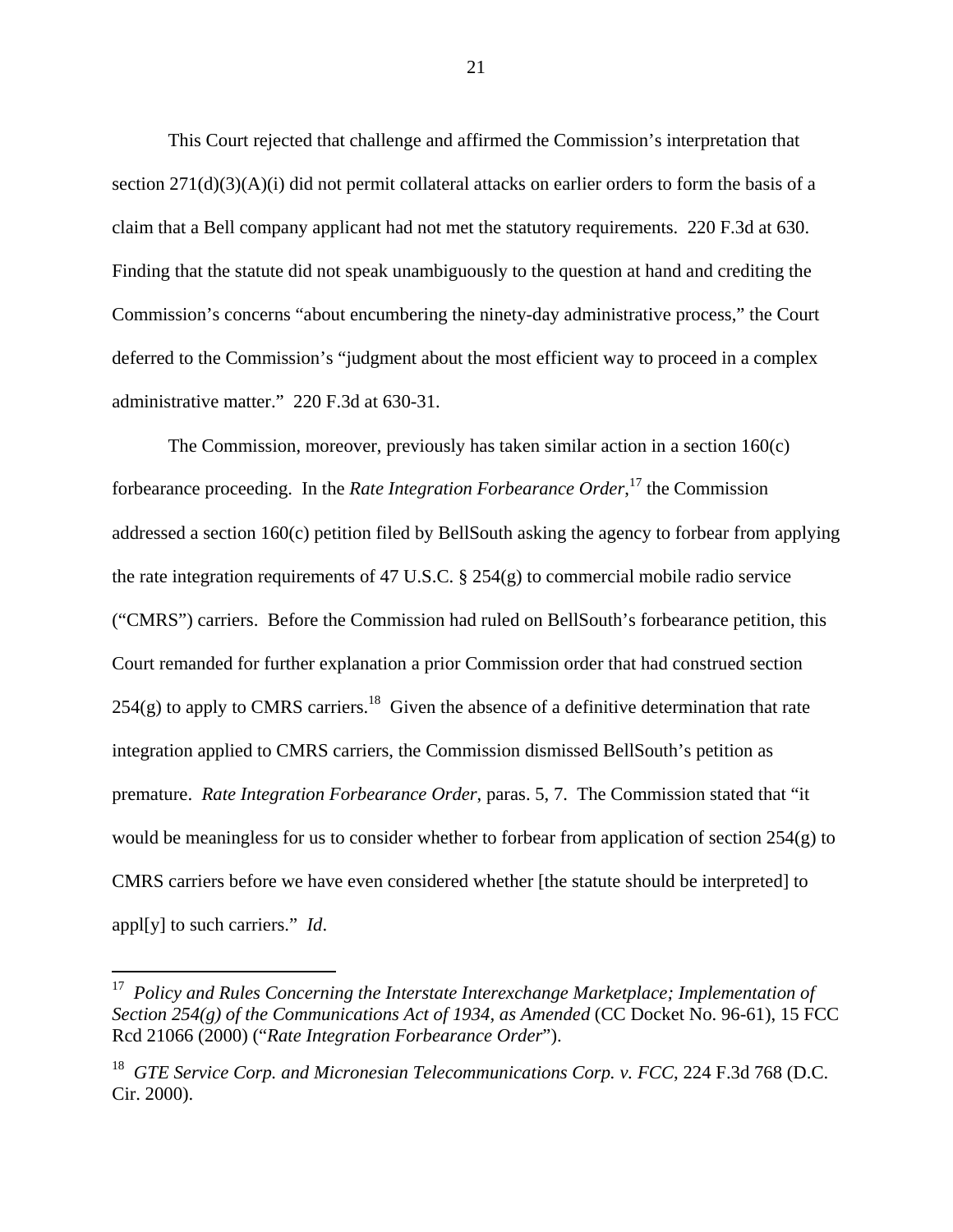SBC attempts to distinguish the *Rate Integration Forbearance Order* as "support[ing] only the truism that it is impossible to forbear from requirements that *do not* apply." Br. 19-20. But that claim focuses exclusively on the Commission's separate finding that the question of forbearance from the rate integration *rule* set out in the vacated prior order was moot. *See Rate Integration Forbearance Order*, para. 6. SBC's argument ignores the part of the decision that is pertinent here – the Commission's conclusion that it would be premature to forbear from a possible *interpretation of the statute* before the Commission had resolved that interpretive question. *Id*., para. 7.

SBC cites the *Cable Modem Order* and the *Wireline-Wireless Porting Order*19 for the proposition that the Commission previously has issued forbearance rulings with respect to uncertain or hypothetical regulatory obligations. SBC Br. 17, 18. Those decisions are readily distinguishable, however, because, unlike the *Order* on review, they involved *sua sponte* decisions by the Commission to consider forbearing from regulatory obligations "to the extent that" they might apply. *Cable Modem Order*, para. 95; *Wireline-Wireless Porting Order*, para. 35. Neither decision presented the question – crucial to the Commission's analysis in the *Order* on review – of whether the "public interest" would be served by allowing private parties to invoke the *section 160(c)* petition procedures, with their associated time deadline and "deemed

l

<sup>&</sup>lt;sup>19</sup> In the Matter of Telephone Number Portability; CTIA Petitions for Declaratory Ruling on *Wireline-Wireless Porting Issues* (CC Docket No. 95-116), Memorandum Opinion and Order and Further Notice of Proposed Rulemaking, 18 FCC Rcd 23697 (2003) ("*Wireline-Wireless Porting Order*"), *aff'd in part and rev'd in part on other grounds*, *U.S. Telecom Ass'n v. FCC*, 400 F.3d 29 (D.C. Cir. 2005).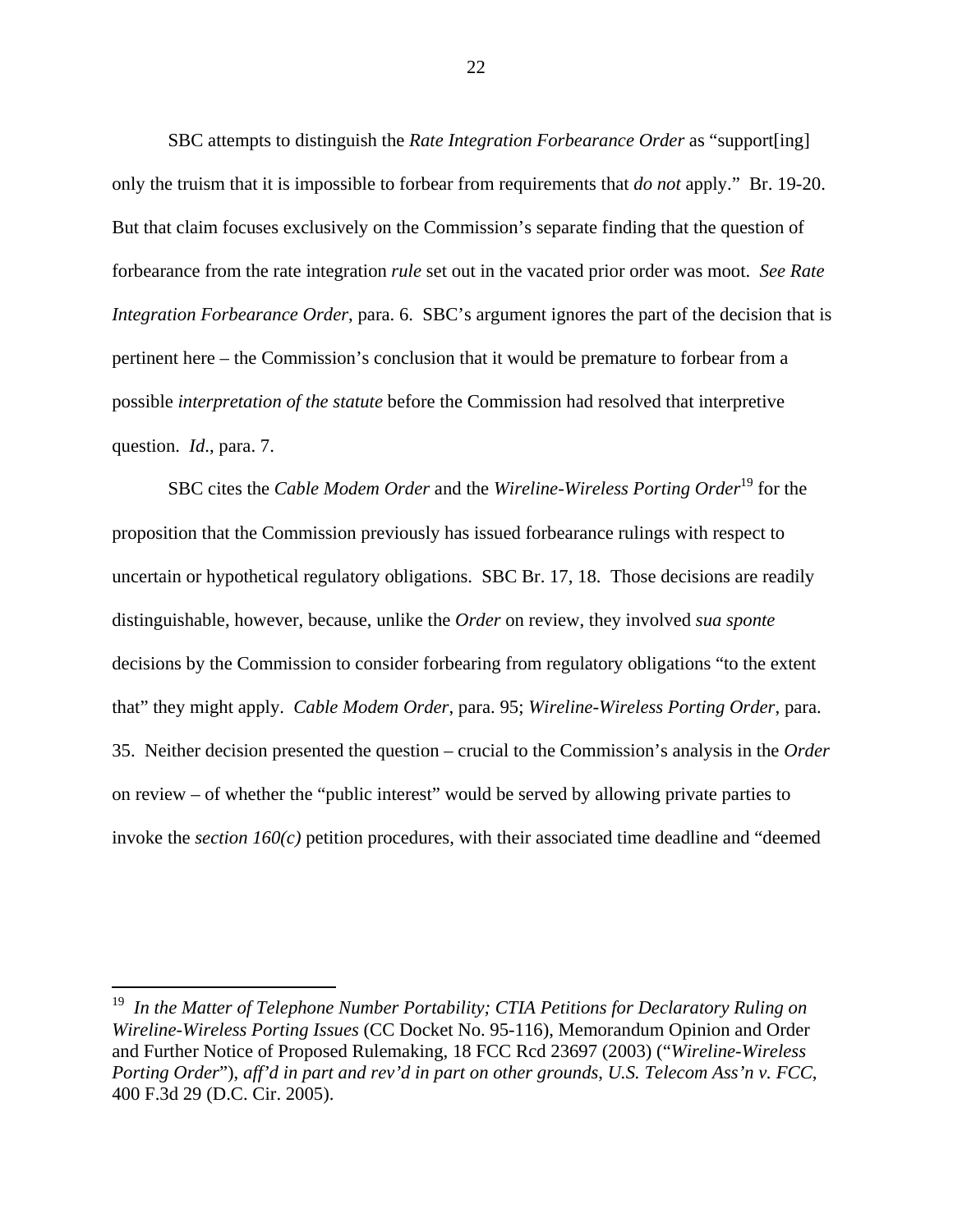granted" remedy. *See Order*, paras. 6, 9-12 (J.A. 349, 350-352).<sup>20</sup> Section 160(c) grants private actors (telecommunications carriers) the extraordinary power to petition for removal of virtually all of the duties that the Communications Act and the Commission's regulations otherwise impose, with far-reaching consequences if the agency fails for any reason to act within the statutory deadline. *See Order*, para. 11 (J.A. 351). It is reasonable for the Commission to adopt an interpretation of the forbearance statute that permits it to foreclose parties from invoking section 160(c) procedures in support of petitions that are hypothetical or uncertain, where such procedures would significantly complicate the agency's task, while at the same time leaving the agency with discretion to forbear from applying uncertain or hypothetical regulatory obligations in *sua sponte* proceedings that are free of the section 160(c) deadlines and remedies.

SBC also contends that "the FCC [and this Court] implicitly accepted the appropriateness of forbearance" from uncertain or hypothetical obligations in the proceedings leading to this Court's decision in *Verizon v. FCC*, 374 F.3d 1229 (D.C. Cir. 2004). Br. 18. SBC infers such acceptance from the fact that Verizon had sought forbearance in that case from section 271 obligations *in the event that* the Commission later removed corresponding section 251 obligations, and yet neither the Commission nor the Court voiced concerns about the

l

<sup>20</sup> The Commission also correctly noted that, in the *Cable Modem Order*, it had only "*tentatively concluded*" that forbearance from Title II regulation of cable modem service would be warranted "to the extent that" that service were properly classified as a telecommunications service. *Order*, para. 4 n.10 (J.A. 348) (emphasis added) (citing *Cable Modem Order*, para. 95). Contrary to SBC's suggestion (Br. 17), asking for comment on a possible course of action does not require the Commission either to adhere to, or to distinguish, that proposed course of action in other proceedings. Moreover, unlike SBC's broad request for forbearance from Title II regulation with respect to IP platform services, the Commission's contingent grant of forbearance from certain interconnection agreement filing requirements in the the *Wireline-Wireless Porting Order* (at para. 35) was "a relatively narrow part of a comprehensive regulatory action." *Order*, para. 4 n.10 (J.A. 348-349) (citing *Wireline-Wireless Porting Order*, paras. 34-35).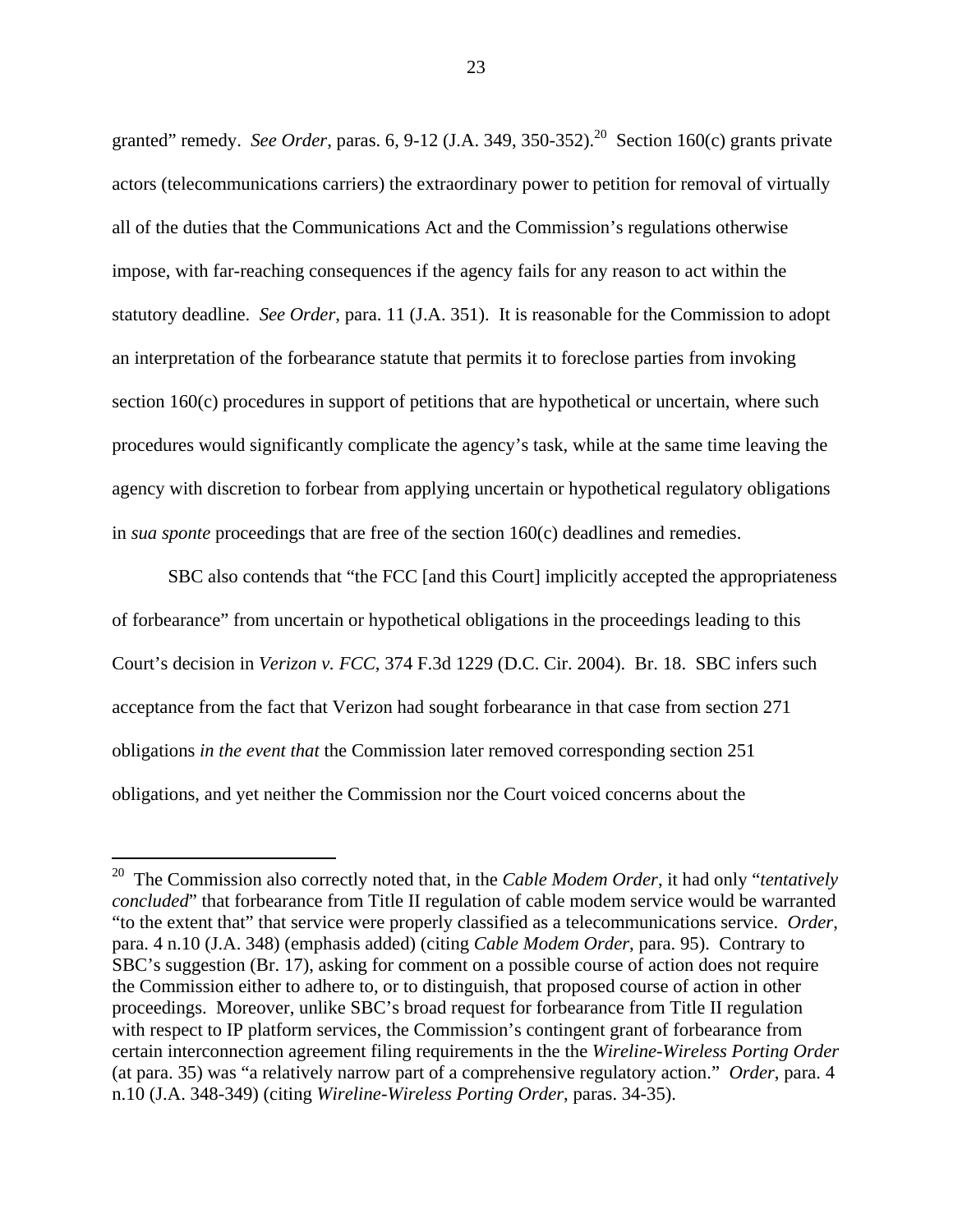hypothetical nature of the request. By the time the Commission *issued* its forbearance decision in that case, however – as SBC acknowledges (Br. 19) – the forbearance request was no longer hypothetical, because the section 251 obligations at issue had already been removed. Moreover, the Commission in that case denied Verizon's forbearance petition on two other threshold procedural grounds – that the carrier allegedly had abandoned its original forbearance request and that the request was moot.<sup>21</sup> Although those grounds were found on review to be factually unsupported, the Commission in its decision on the Verizon petition had no occasion to address the question of whether a petition that is hypothetical in nature at the time of filing is subject to dismissal. This Court, in addressing (and rejecting) the reasons that the Commission *did* provide for its decision, similarly had no occasion to reach the question presented here. *Verizon* thus poses no conflict with the *Order* on review. *See Cooper Industries, Inc. v. Aviall Services, Inc.*, 125 S.Ct. 577, 586 (2004) ("'Questions which merely lurk in the record, neither brought to the attention of the court nor ruled upon, are not to be considered as having been so decided as to constitute precedent.'") (quoting *Webster v. Fall*, 266 U.S. 507, 511 (1925)).

SBC also incorrectly asserts (Br. 1-2, 14, 23) that the rule against hypothetical or uncertain section 160(c) petitions that the Commission announced in the *Order* is a procedural "pretext" that contravenes this Court's decisions in *AT&T v. FCC*, 236 F.3d 729 (D.C. Cir. 2001), and *Verizon*, 374 F.3d 1229. In *AT&T*, the Court stated that the Commission could not simply "sweep  $* * *$  away" a petitioner's right to petition for forbearance under section 160 by creating an alternative regulatory mechanism subject to different standards. 236 F.3d at 738. Unlike the reasoning that the Court rejected in *AT&T*, however, the construction of section 160

l

<sup>21</sup> *Verizon*, 374 F.3d at 1232.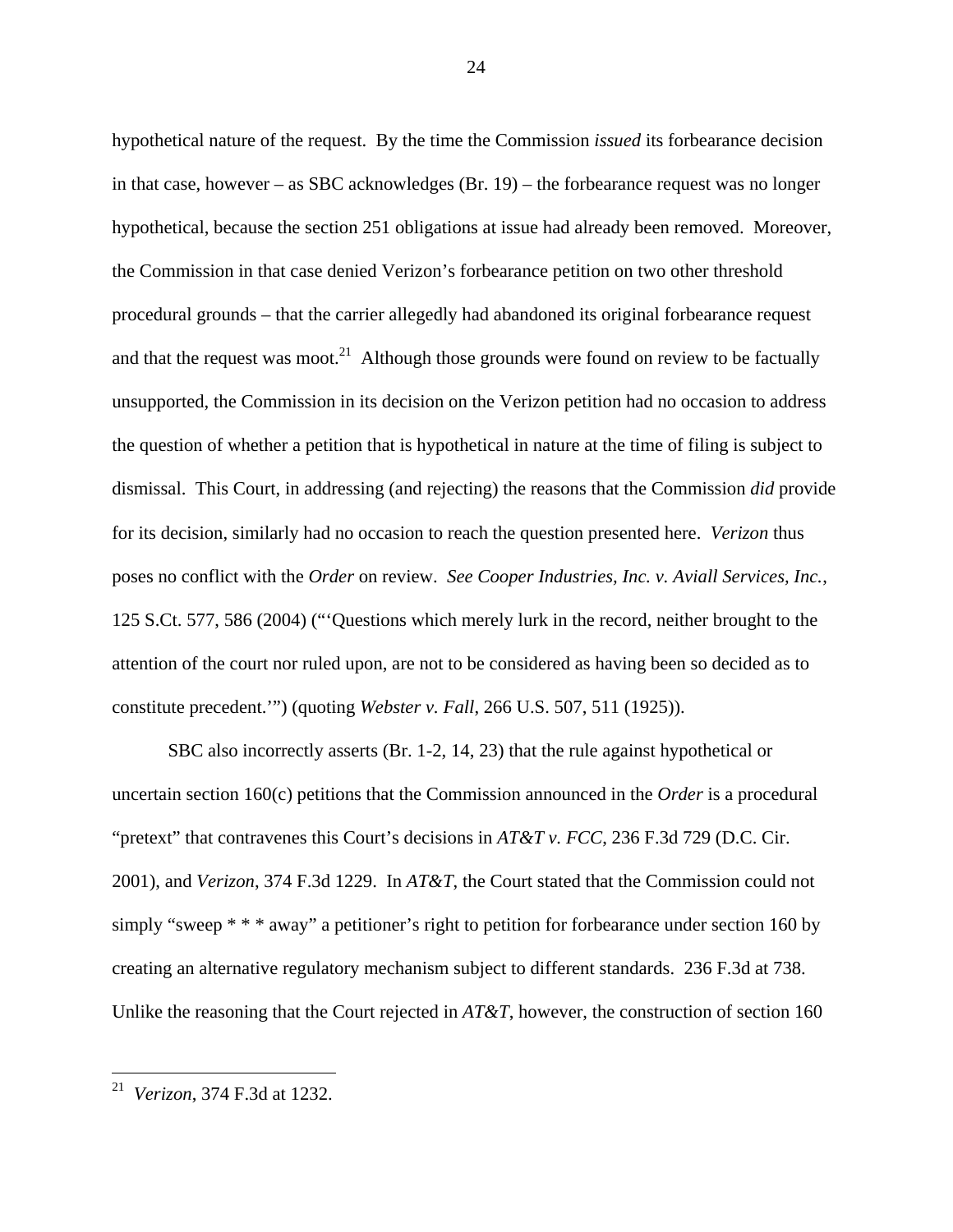that the FCC adopted here does not give the agency open-ended discretion to limit a party's forbearance petition rights simply by creating other regulatory mechanisms more to its liking. *Compare* SBC Br. 23. Instead, the Commission's interpretation leaves in a prospective petitioner's hands the power to employ the section 160(c) procedures whenever it can frame a request in concrete, non-contingent terms.

SBC also misconstrues *Verizon* in suggesting that the Court there denied the Commission authority to impose reasonable procedural limitations on the section 160(c) petitioning process. Br. 1-2. What the Court found to be unreasonable in *Verizon* was the Commission's conclusion that an *ex parte* filing that *narrowed* the scope of relief being requested actually was intended by the petitioner to constitute an abandonment of its core legal rationale for forbearance and a substitution of a new petition for relief. 374 F.3d at 1233. The Court's conclusion that the FCC's reasoning in that case was unpersuasive does not foreclose the agency from imposing reasonable threshold procedural requirements with respect to section 160(c) petitions. Indeed, the Court in *Verizon* stressed that "nothing in the Act requires that the Commission make a decision on the merits of an application that is defective procedurally." 374 F.3d at  $1232.^{22}$ 

Finally, SBC asserts that the Commission's interpretation undermines congressional intent because the time constraints in section 160(c) were intended generally to force the Commission to remove "'outdated regulations \* \* \* in a timely manner'" while, in section 706 of the 1996 Act, Congress placed particular emphasis on the removal of such regulations from the "advanced services" at issue in its petition. Br. 20-21 (quoting 141 Cong. Rec. S7881-02, S7898

 $\overline{a}$ 

<sup>22</sup> This statement from *Verizon* is a complete rebuttal as well to SBC's assertion – made in the introduction to its argument, but never repeated – that *Chevron* step one analysis requires reversal of the *Order* because, allegedly, "section [160] straightforwardly directs the FCC to rule *on the merits* of a forbearance petition within fifteen months." Br. 14 (emphasis added).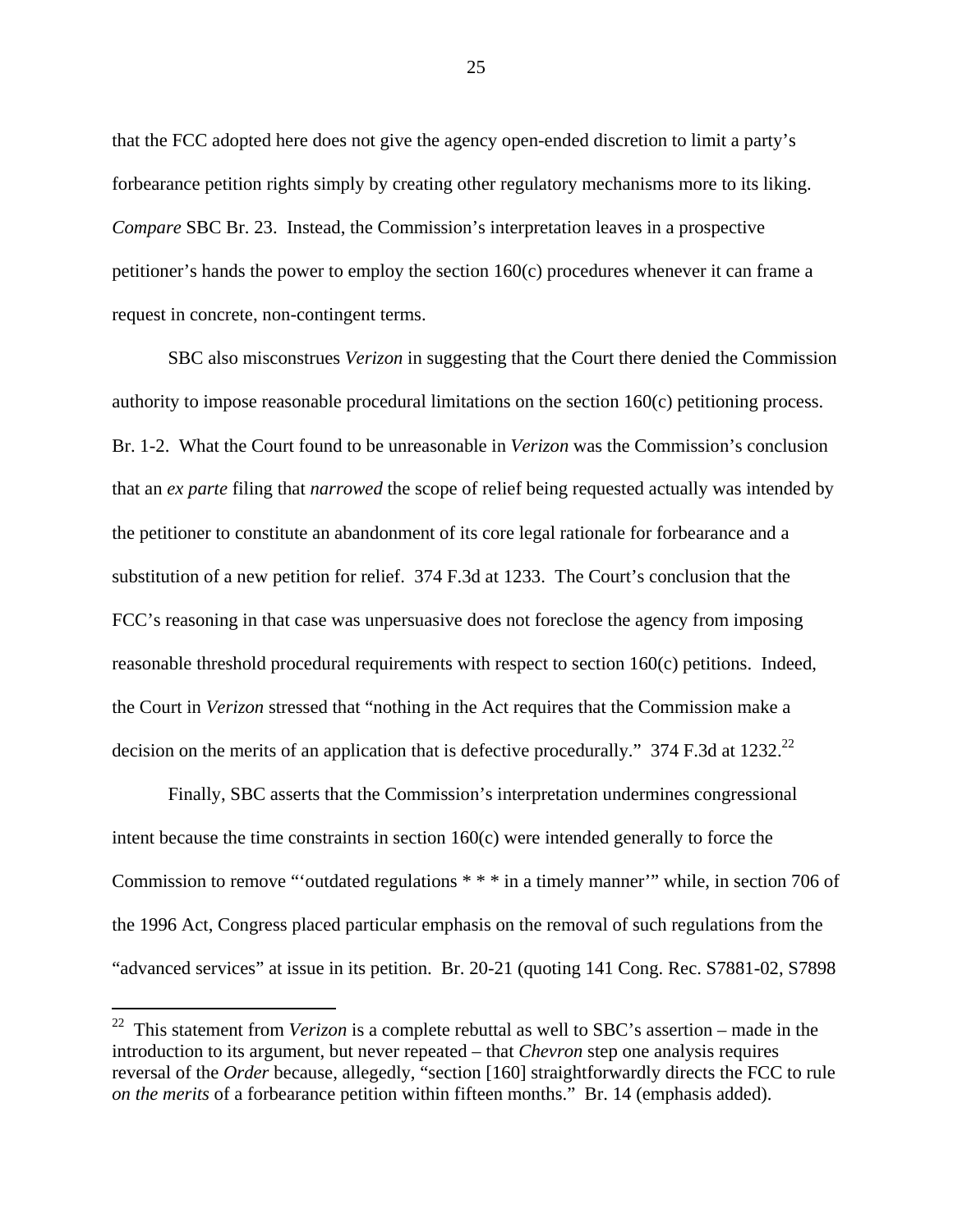(daily ed. June 7, 1995) (statement of Sen. Dole)).<sup>23</sup> But Congress, in section 160, intended that forbearance be granted only where such action would serve the "public interest." 47 U.S.C. § 160(a)(3); *see also* S. Report No. 104-23 (accompanying S. 652), at 5 (March 30, 1995) (noting that "[t]he bill gives the FCC greater regulatory flexibility by permitting the FCC to forbear from regulating carriers when it is in the public interest"); *CTIA*, 330 F.3d at 509 (FCC may not grant forbearance petition unless all three parts of forbearance test are satisfied, including the public interest part). And the statute provides no textual basis upon which to interpret the threshold requirements of section 160 differently with respect to advanced, Internetrelated services than with respect to other services.

The Court should uphold the Commission's reasonable construction that the "public interest" component of the forbearance statute authorizes the agency to deny section 160(c) petitions that seek relief from legal requirements that are uncertain or hypothetical. *See CTIA*, 330 F.3d at 504, 507 (*Chevron* deference applies to FCC's interpretation of the forbearance statute).

## **II. The Commission Reasonably Concluded That SBC's Petition Was Insufficiently Specific To Demonstrate That Forbearance Was Warranted Under The Standards Of Section 160(a).**

The need for carefully defined requests for relief is particularly acute when parties attempt to invoke the section 160(c) petition procedures, since such petitions potentially can be "deemed granted" by operation of law and can result in regulatory chaos if the scope of the

 $\overline{a}$ 

<sup>&</sup>lt;sup>23</sup> Without citing anything in the record or elsewhere, SBC repeatedly claims in this regard that uncertainty regarding the application of Title II has deterred investment in such "advanced" IP facilities and services. Br. 2-3, 12-13, 21. SBC's own substantial investment in that area makes such claims highly dubious. *See* page 4 & n.1, above.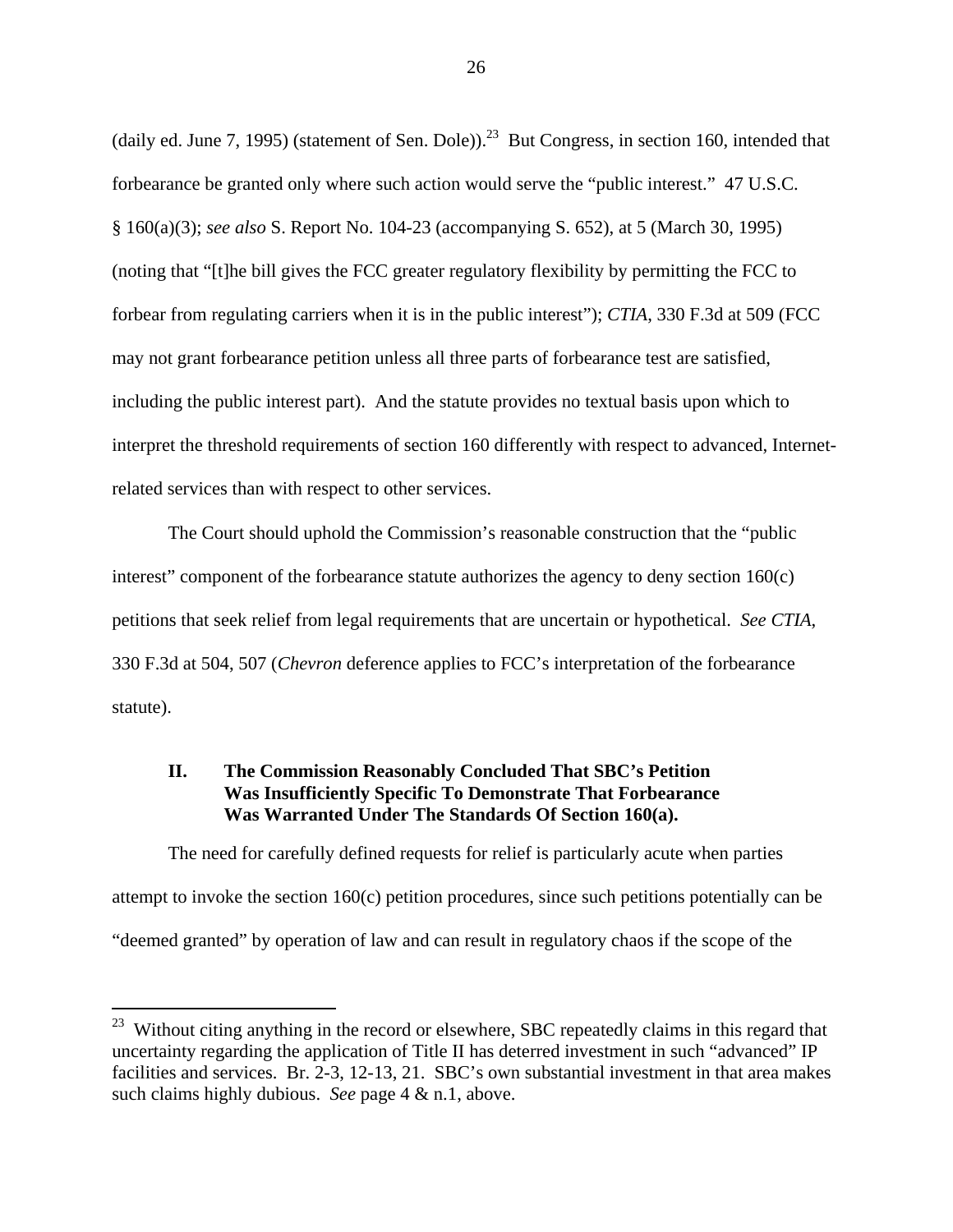petition is unclear. In this case, the Commission ruled – independently of the threshold "hypothetical petition" analysis – that SBC's petition must be denied because it was insufficiently specific to bear the petitioner's burden of demonstrating that the section 160(a) forbearance standards had been met. *Order*, para. 14 (J.A. 352).<sup>24</sup> That conclusion, predicated both upon SBC's opaque descriptions of the covered services and upon its conflicting and incomplete identification of the regulatory obligations from which it sought relief, was reasonable and should be affirmed.

SBC states that it defined the offerings within the scope of it forbearance petition as "those *services* that enable any customer to send or receive communications in IP format over an IP platform" and "the IP *platforms* on which those services are provided." Br. 25-26 (citations omitted). SBC also notes that it defined an "'IP platform' as a set of network facilities designed to enable end users to send and receive communications in IP format at their premises." Br. 26 (citations omitted). And SBC states that it provided the Commission with diagrams of IP platform services that it was planning to offer. Br.  $26 \& n.15$ . SBC contends that these descriptions provided an adequate basis upon which to determine whether the forbearance standards of section 160(a) were satisfied.

l

<sup>&</sup>lt;sup>24</sup> The FCC's statement that it did not "conduct a substantive analysis of SBC's petition under section [160(a)]," *Order*, para. 16 n.43 (J.A. 353), is an acknowledgement that the agency was unable to make affirmative findings with respect to the section 160(a) standards. It does not suggest that the Commission failed to consider whether SBC had met its burden of proof with respect to those standards.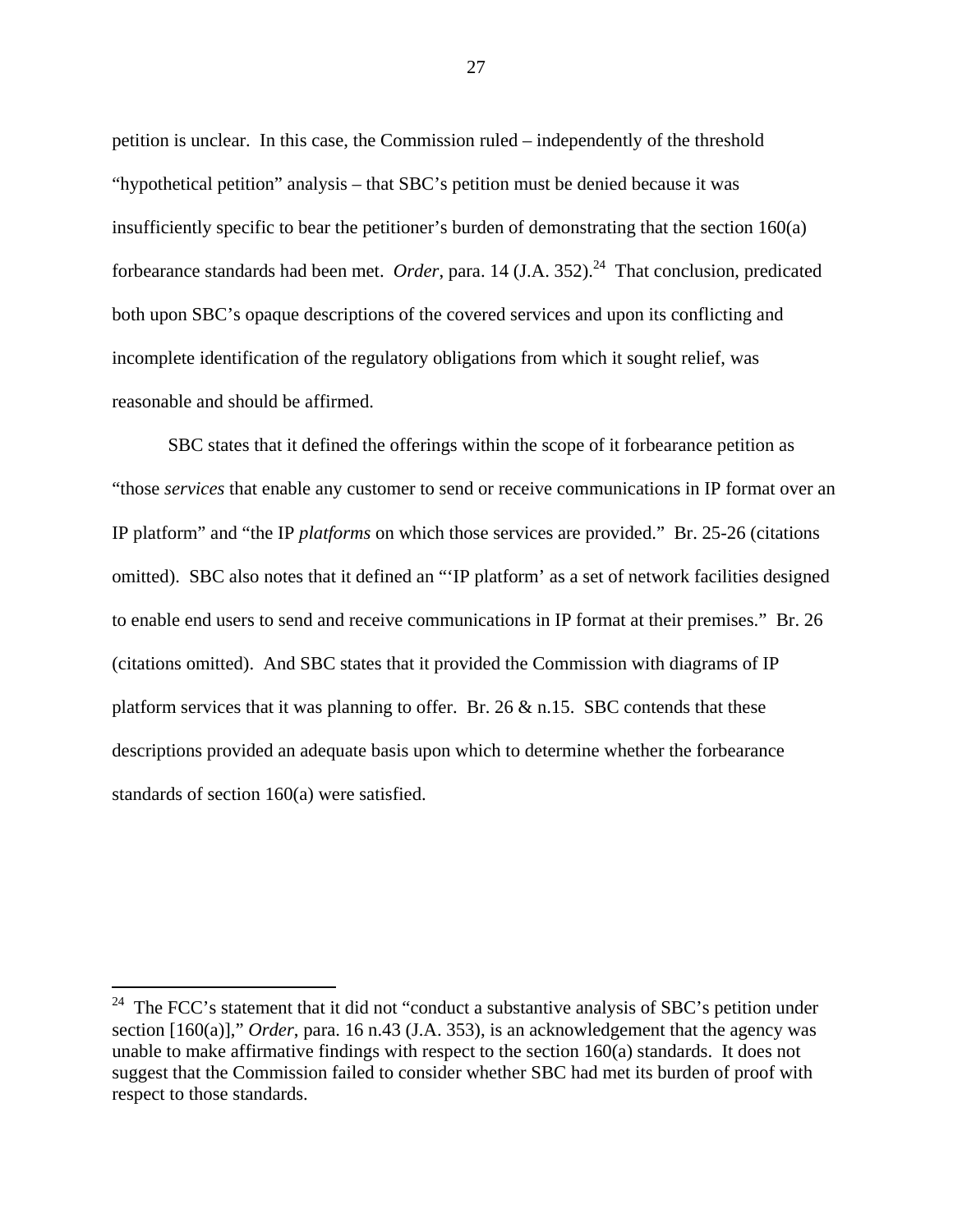The Commission reasonably disagreed. Even apart from lingering questions about whether SBC intended to include certain legacy PSTN facilities within the scope of its petition,  $2<sup>5</sup>$ the Commission found that the extraordinary breadth and generality of SBC's petition made it impossible to assess whether the forbearance standards had been met. The FCC stressed that "the relief SBC seeks \* \* \* is not limited to its own facilities," but "would extend to all IP Platform Services," whether those services involved voice, data, or video communications, whether they were offered via copper, fiber, coaxial cable, or spectrum, and without regard to the nature (*e.g.*, telephone company, cable company, wireless carrier) of the provider. *Order*, para. 15 (J.A. 352) (citing Forbearance Petition at 8 (J.A. 25)); *see also* Declaratory Ruling Petition at 28-30 (J.A. 64-66). Although SBC presented some illustrative examples of what it characterized as IP platform services, the carrier effectively acknowledged that it could not provide an exhaustive list of covered services "available today or likely to be available in the future." Declaratory Ruling Petition at 33 (J.A. 69); *see also id*. at 31-33 (J.A. 67-69).

Given a market environment in which IP services and their associated facilities are rapidly evolving, the sweep and generality of SBC's request did not provide a solid basis on which to determine whether forbearance was warranted. Indeed, it is precisely because of the breadth and evolving nature of "IP-enabled services" – which SBC equates with the term "IP platform services" as used in its forbearance petition<sup>26</sup> – that the Commission sought comment in

 $\overline{a}$ 

<sup>25</sup> *See Order*, para. 14 & n.33 (J.A. 352) (citing Declaratory Ruling Petition at 32 n.63 (J.A. 68)). SBC argues that the Commission misunderstood its petition in pointing to statements that appeared to encompass "the legacy *facilities* sometimes used to carry DSL (a copper-based transmission technology)," SBC Br. 27 (citing *Order*, para. 14 & n.33 (J.A. 352), because other submissions expressly disclaimed any attempt to seek forbearance with respect to such facilities. Br. 27 & n.16. Such claims, however, serve only to highlight inconsistencies in SBC's presentation before the agency – inconsistencies which fully justified the Commission's decision.

<sup>&</sup>lt;sup>26</sup> Forbearance Reply at 1 & n.1 (J.A. 99).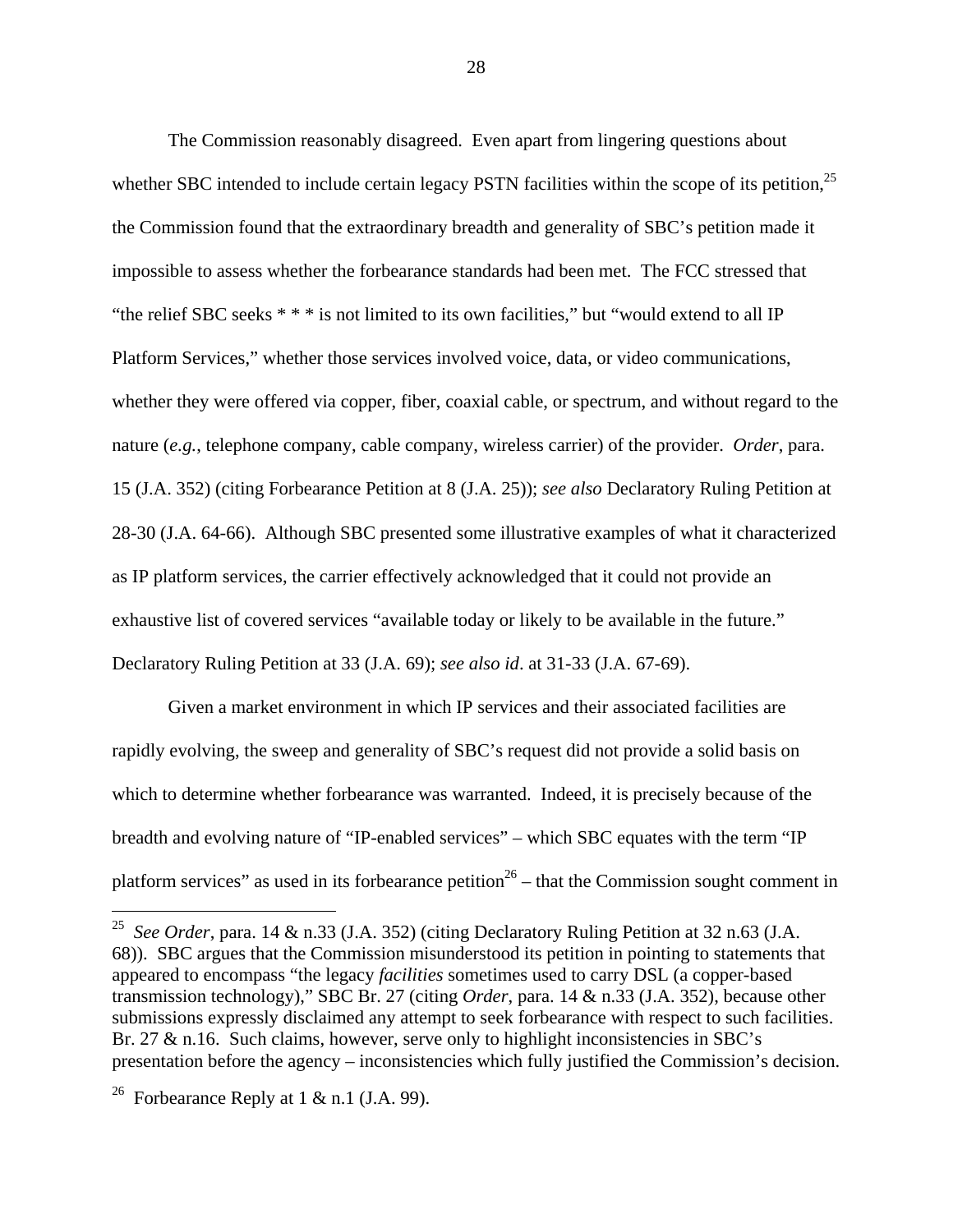the *IP-Enabled Services NPRM* (para. 35) on "whether it would be useful to divide IP-enabled services into discrete categories" for regulatory purposes.

SBC also asserts that there was no basis for the Commission's conclusion (*Order*, para. 16 (J.A. 353)) that it was unclear from which regulatory obligations SBC had sought forbearance. Br. 29-30.<sup>27</sup> SBC claims that it sought forbearance only from "common carrier" or "economic" regulation under Title II, and that those terms, which the Commission itself has used in other orders, have a well understood meaning. Br. 30-31. But here, again, SBC never provided a comprehensive, as opposed to illustrative, list of excluded non-common carrier regulations; and the statements that it did make were contradictory. In places, SBC stated, without qualification, that it sought "forbearance from applying Title II regulation" to covered services. Forbearance Petition at 2 (J.A. 19). Elsewhere, as SBC's counsel notes, the carrier claimed to be seeking forbearance from Title II "common carrier" regulation. But SBC also stated that concerns about the application of non-common carrier Title II obligations relating to universal service and disability access could be addressed through the exercise of the agency's *Title I* authority.<sup>28</sup> That observation would have been unnecessary if those non-common carrier Title II obligations were not within the scope of SBC's request for forbearance from Title II regulation.

l

<sup>27</sup> SBC dismissively rejects questions that the agency raised in a footnote (*Order*, para. 16 n.42 (J.A. 353)) about whether the *Computer II* and *III* rules were within the scope of SBC's forbearance petition. Br. 31. The reference to the *Computer II* rules that SBC quotes from the forbearance petition to respond to this footnote was part of a summary of the contemporaneously filed declaratory ruling petition and not part of the request for forbearance (at least not unambiguously so).

<sup>28</sup> *Order*, para. 16 & n.41 (J.A. 353) (citing Forbearance Petition at 2 (J.A. 19)). *See also*  Declaratory Ruling Petition at ii (J.A. 33).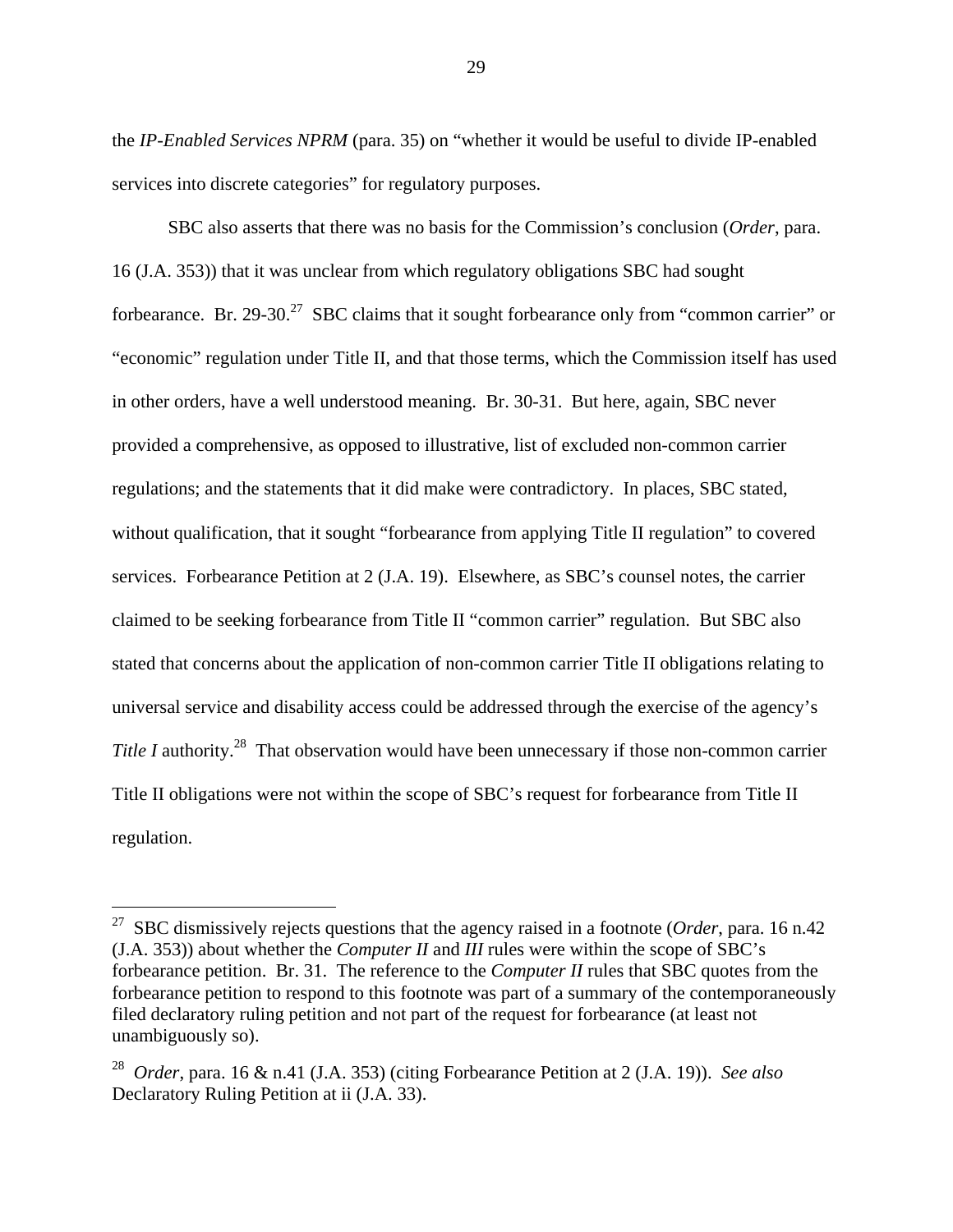SBC does not even address, moreover, an additional basis for the Commission's decision: that it has "never forborne from applying sections 201 and 202 of the Act" – the core common carrier provisions that require carriers to provide service on just, reasonable, and nondiscriminatory rates and terms. *Order*, para. 17 (J.A. 354). Indeed, the Commission in 1998 expressly had declined a request by personal communications service ("PCS") carriers for forbearance from those provisions – even though the market for PCS services was substantially competitive – because it concluded that there remained some risk of unjust or discriminatory treatment of consumers. *PCIA Order*, 13 FCC Rcd 16857 (paras. 15-24); *see also Orloff v. FCC*, 352 F.3d 415, 419 (D.C. Cir. 2003), *cert. denied*, 542 U.S. 937 (2004) (noting that FCC has not forborne from applying sections 201 and 202 to commercial mobile radio service providers). The Commission concluded that to meet its burden SBC should, at a minimum, have "explain[ed] in detail" why, notwithstanding that precedent, the agency should forbear from applying sections 201 and 202 here. *Order*, para. 17 (J.A. 354). It did not.

SBC asserts, finally, that even if its forbearance petition was insufficiently specific with respect to some services and some regulatory provisions, the Commission erred in failing to exercise its authority under section 160(c) to grant the petition "in part" with respect to those services and requirements that the petition did specifically delineate. Br. 28-29. That claim is flatly inconsistent with the relief that SBC sought. SBC told the Commission that "it would be increasingly difficult to regulate discrete services or applications without affecting other IP platform capabilities," and that any attempt to do so would "aggravate, rather than alleviate, the regulatory uncertainty that exists today in this area." Forbearance Petition at 8 (J.A. 25). The Commission cannot be faulted for declining to consider an approach that SBC expressly rejected in its request for relief before the agency.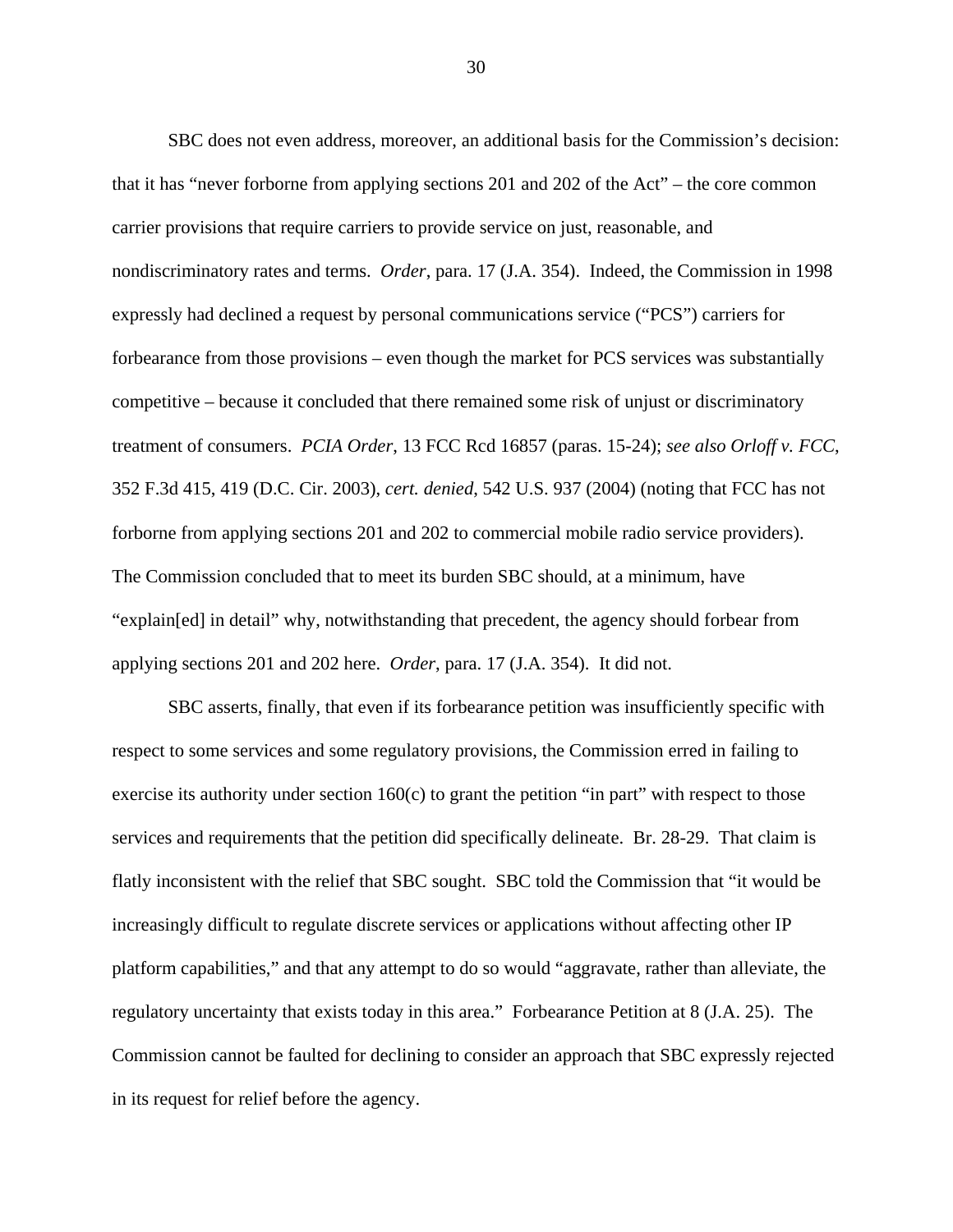In sum, the Commission reasonably determined that SBC's petition did not identify the relief SBC sought with sufficient precision to enable the agency to make the requisite findings under section 160. That determination makes even more sense when viewed in light of the remedy included in section 160(c). If the Commission had failed to act for any reason within the statutory time period, SBC's forbearance petition would have been "deemed granted" by operation of law. But what exactly would have been deemed granted? Which services, which facilities, and which carriers would have been the beneficiaries of that forbearance? Which provisions of the Communications Act, and which FCC rules, would have been subject to forbearance? The answers to those questions cannot be determined with any degree of certainty by reading SBC's petition. Given the extraordinary nature of the forbearance provision, it was incumbent upon SBC to be clear about the specific relief sought. SBC's failure to do so amply justifies the Commission's decision to deny the petition.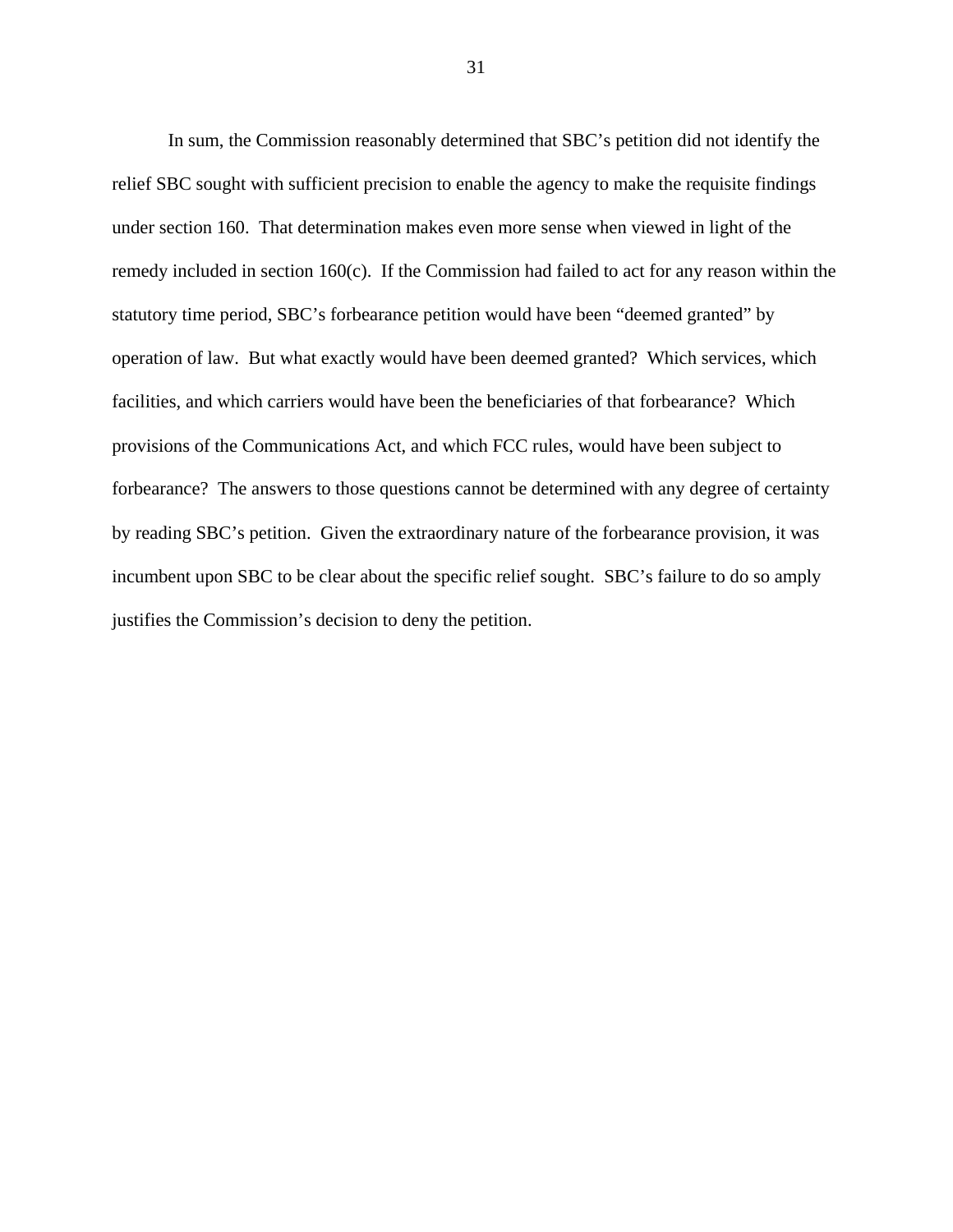## **CONCLUSION**

For the foregoing reasons, the Court should deny the petition for review.

Respectfully submitted,

THOMAS O. BARNETT ACTING ASSISTANT ATTORNEY GENERAL SAMUEL L. FEDER GENERAL COUNSEL

ROBERT B. NICHOLSON JAMES J. FREDRICKS **ATTORNEYS** 

RICHARD K. WELCH ASSOCIATE GENERAL COUNSEL

UNITED STATES DEPARTMENT OF JUSTICE WASHINGTON, D.C. 20530

> JOHN E. INGLE DEPUTY ASSOCIATE GENERAL COUNSEL

LAURENCE N. BOURNE **COUNSEL** 

FEDERAL COMMUNICATIONS COMMISSION WASHINGTON, D.C. 20554 (202) 418-1740 (TELEPHONE) (202) 418-2819 (FAX)

November 28, 2005